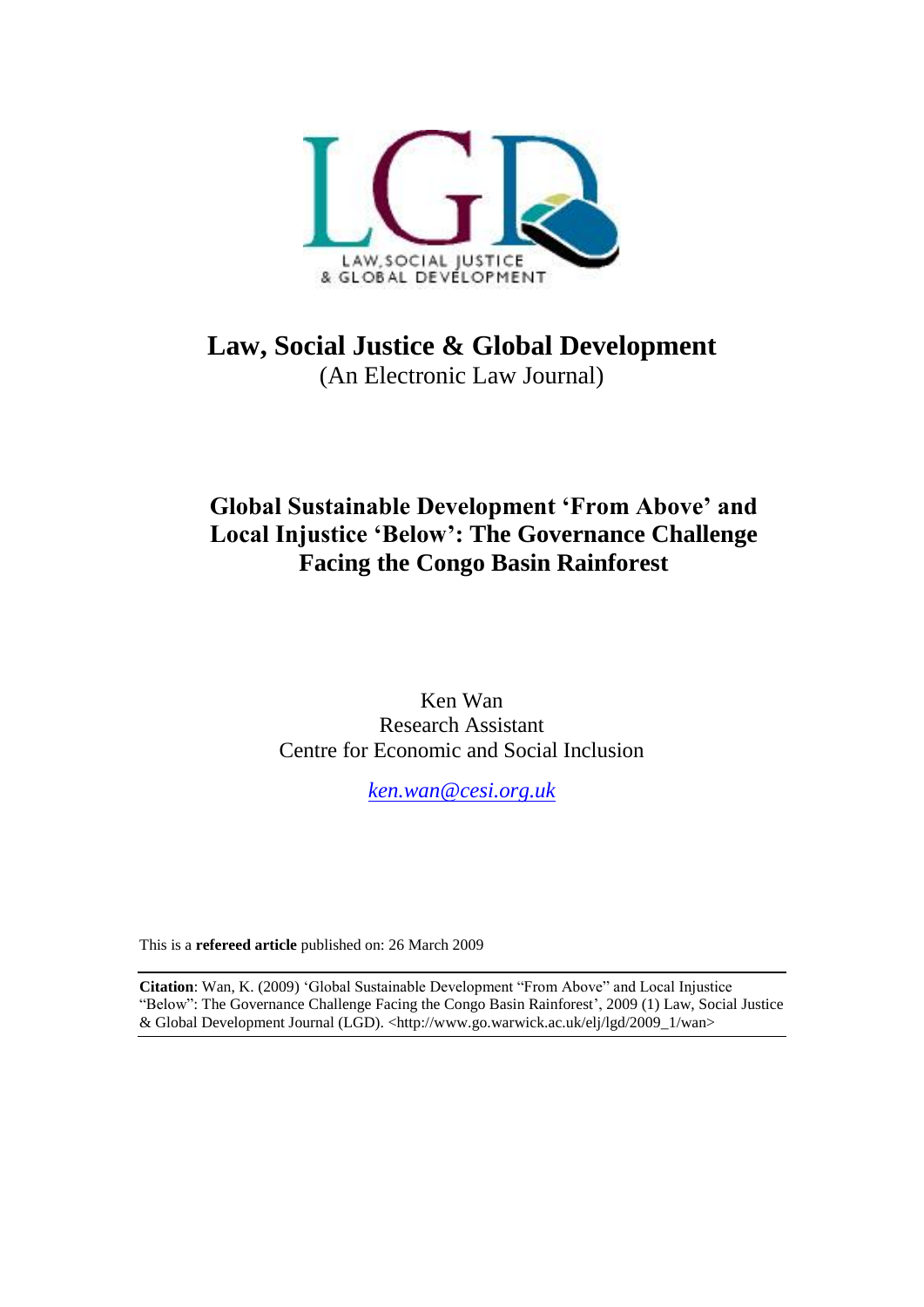### **Abstract**

The scope of this paper is to critically explore the nature of governance in the Congo Basin Rainforest. It revolves around the central research questions of why, how and for whom the forest is governed. Following a background history, it contends that there has been a globalisation of sustainable development that has been institutionalised around the world. The Congo Basin is situated beneath the multiple 'realms' of governance, demonstrating both the novelty of governance structures and the manifestation of globalised sustainable development. The study then assesses the extent to which the Central African Forests Commission and Congo Basin Forest Partnership can contribute to the goal of sustainable development. It submits that both offer beneficial and detrimental potential, the primary concern being the 'permeability' of governance to domination by powerful interests that are incompatible and counter-productive to this end. Considerations of power and informal networks provoke the question; for whom is the forest governed? Sustainable development is first located within the wider discourse of development, followed by an analysis of participation in relation to ownership and empowerment. This analysis prompts a shift in perspective, leading to the conclusion that global forces ‗from above' have historically dominated and excluded local interests ‗below,' and urges this to be articulated as an injustice rather than an unsustainable development. The paper concludes that the governance challenge facing the Congo Basin Rainforest is the necessity for a re-orientation away from Global Sustainable Development and towards governance in which voices 'from below' are no longer excluded. Only through a dialectical engagement will justice emerge in the Congo Basin Rainforest.

# **Keywords**

CBFP, COMIFAC, Congo Basin Rainforest, Environmental Justice, Globalisation, Governance, Sustainable Development

## **List of Abbreviations**

AFLEG Africa Forest Law Enforcement and Governance

| <b>CBFP</b>    | Congo Basin Forest Partnership                           |
|----------------|----------------------------------------------------------|
| <b>CIFOR</b>   | Center for International Forestry Research               |
| <b>COMIFAC</b> | <b>Central African Forests Commission</b>                |
| <b>DRC</b>     | Democratic Republic of Congo                             |
| <b>ECOFAC</b>  | Forest Ecosystems in Central Africa                      |
| <b>IMFN</b>    | International Model Forest Network                       |
| NGO            | Non-governmental organisation                            |
| <b>PNKB</b>    | Kahuzi-Biega National Park                               |
| <b>UNCED</b>   | United Nations Conference on Environment and Development |
| WSSD           | World Summit on Sustainable Development                  |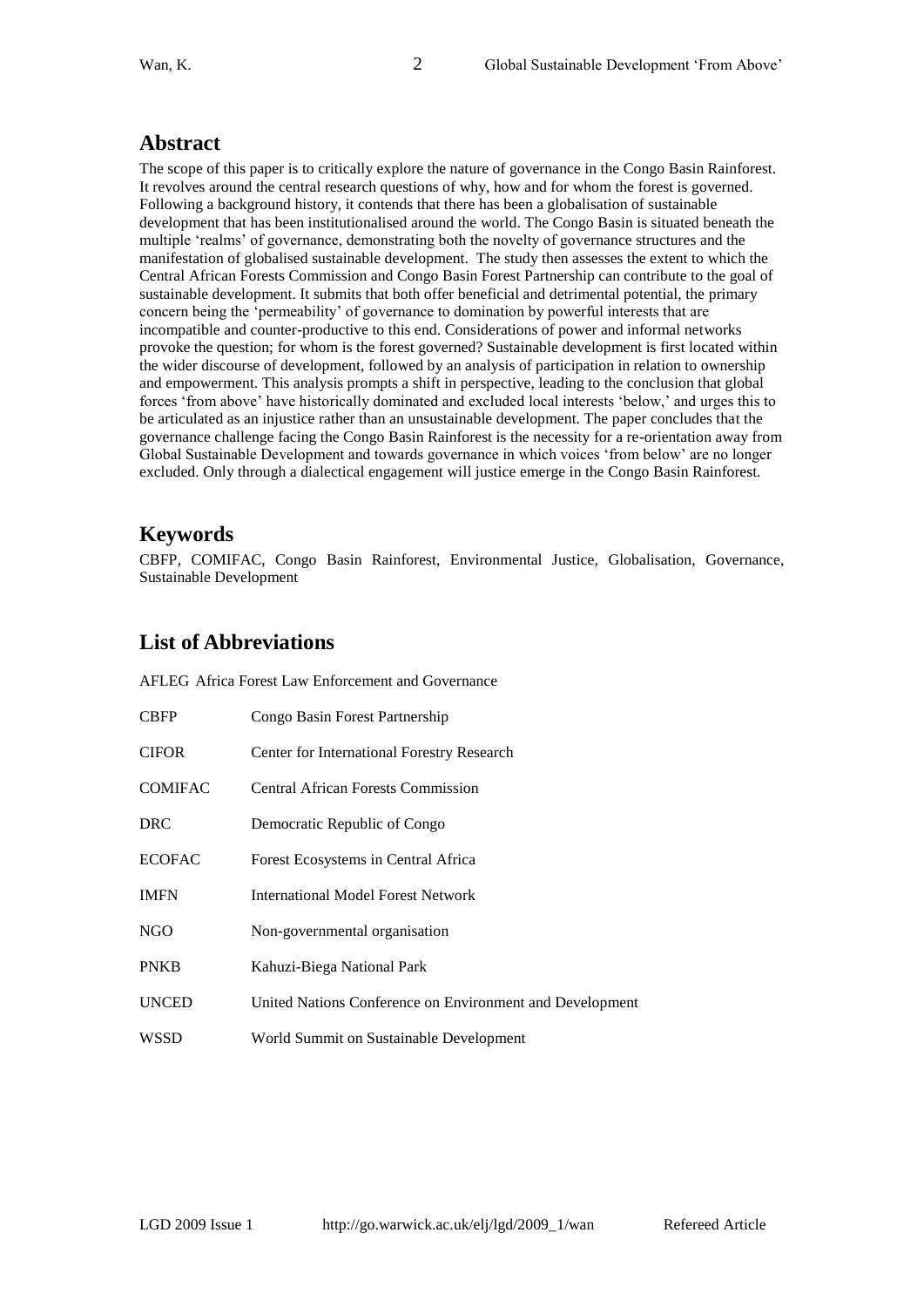# **1. Introduction**

The Congo Basin is home to the world's second largest rainforest after the Amazon in South America. The biodiversity of the Congo Basin Forest is of global significance due to the sheer number of species found in the region and the fact that many such species exist nowhere else on the planet.<sup>1</sup> It is estimated that 29 million people of more than 150 distinct ethnic groups live in the forest, the majority of which are indigenous and greatly dependent upon it.<sup>2</sup> Located in Central Africa, the forest spans the national borders of Cameroon, Central African Republic, Democratic Republic of the Congo, Equatorial Guinea, Gabon, and the Republic of the Congo. The region has seen conflict with devastating social and environmental impacts in various localities.<sup>3</sup> It is said that the Congo Basin still appears to be relatively healthy compared to other tropical forests, although degradation is accelerating.<sup>4</sup>

In the past, conservation efforts focused mainly on the protection of specific species, such as the mountain gorilla and the elephant, and the creation of national parks. However, it became increasingly clear during the early 1990's that what was required was a more comprehensive vision of ecosystems, which in turn necessitated a regional approach.<sup>5</sup> This occurred during a period of 'profound policy and institutional changes relating to environmental problems at the national, regional and international levels.'<sup>6</sup>

In 1992, the 'Rio Declaration on Environment and Development'<sup>7</sup> and the 'Statement of Principles for the Sustainable Management of Forests<sup>38</sup> were adopted by more than 178 Governments at the monumental United Nations Conference on Environment and Development (UNCED). Known as the ‗Rio Conference' or ‗Earth Summit,' it widely publicised and institutionalised the concept, discourse, and paradigm of 'Sustainable Development.' The concept is generally understood to denote ‗development that meets the needs of the present without compromising the ability of future generations to meet their own needs.'<sup>9</sup> The 'Rio Forest Principles' formed the foundation for the contextually specialised 'Sustainable Forest Management' concept, which recognises that 'forest resources and forest lands should be sustainably managed to meet the social, economic, ecological, cultural and spiritual needs of present and future generations.'<sup>10</sup>

In the same year as the Earth Summit, the European Commission funded the establishment of the Forest Ecosystems in Central Africa (ECOFAC) Programme in the Congo Basin, its objectives being to conserve biodiversity, promote sustainable forest use, and encourage regional cooperation.<sup>11</sup> In 1995, the United States also established the Central African Regional Program for the Environment (CARPE), a 20-year regional initiative designed to reduce the rate of forest degradation and loss of biodiversity through 'sustainable natural resource management,' in order to promote economic development and alleviate poverty for the benefit of people of the region and the global community.<sup>12</sup> In addition to the World Bank, non-governmental organisations (NGOs) such as the World Wildlife Fund, Wildlife Conservation Society, Conservation International, and the African Wildlife Foundation were also actively operating in the region.

During this same period, the states of Central Africa were intensifying regional coordination and such collaborative efforts eventually culminated in an unprecedented conference in Yaoundé, Cameroon, in 1999. Described as having opened a new era of ‗conservation convergence,' the ‗Yaoundé Forest Summit<sup>'13</sup> was the first time the Heads of State for Cameroon, Central African Republic, Chad, Congo, Equatorial Guinea and Gabon had come together to agree upon a shared long-term vision for the region's forests and marks a watershed in forest conservation in Central Africa.<sup>14</sup> This vision became embodied in the conservation and sustainable development principles of the 'Yaoundé Declaration' and the associated regional action plan, known as the 'Plan of Convergence.'<sup>15</sup> The international consensus reached in these two documents asserts the following goal:

‗Sustainable and joint management by Central African States of the forest resources of the sub-region and of a network of protected areas representative of the biodiversity and the ecosystems, for the wellbeing of the population and to ensure global balance.<sup>'16</sup>

This objective resulted in the establishment of two distinct but closely related bodies; the Central African Forests Commission (COMIFAC) in 2000 and the Congo Basin Forest Partnership (CBFP) in 2002.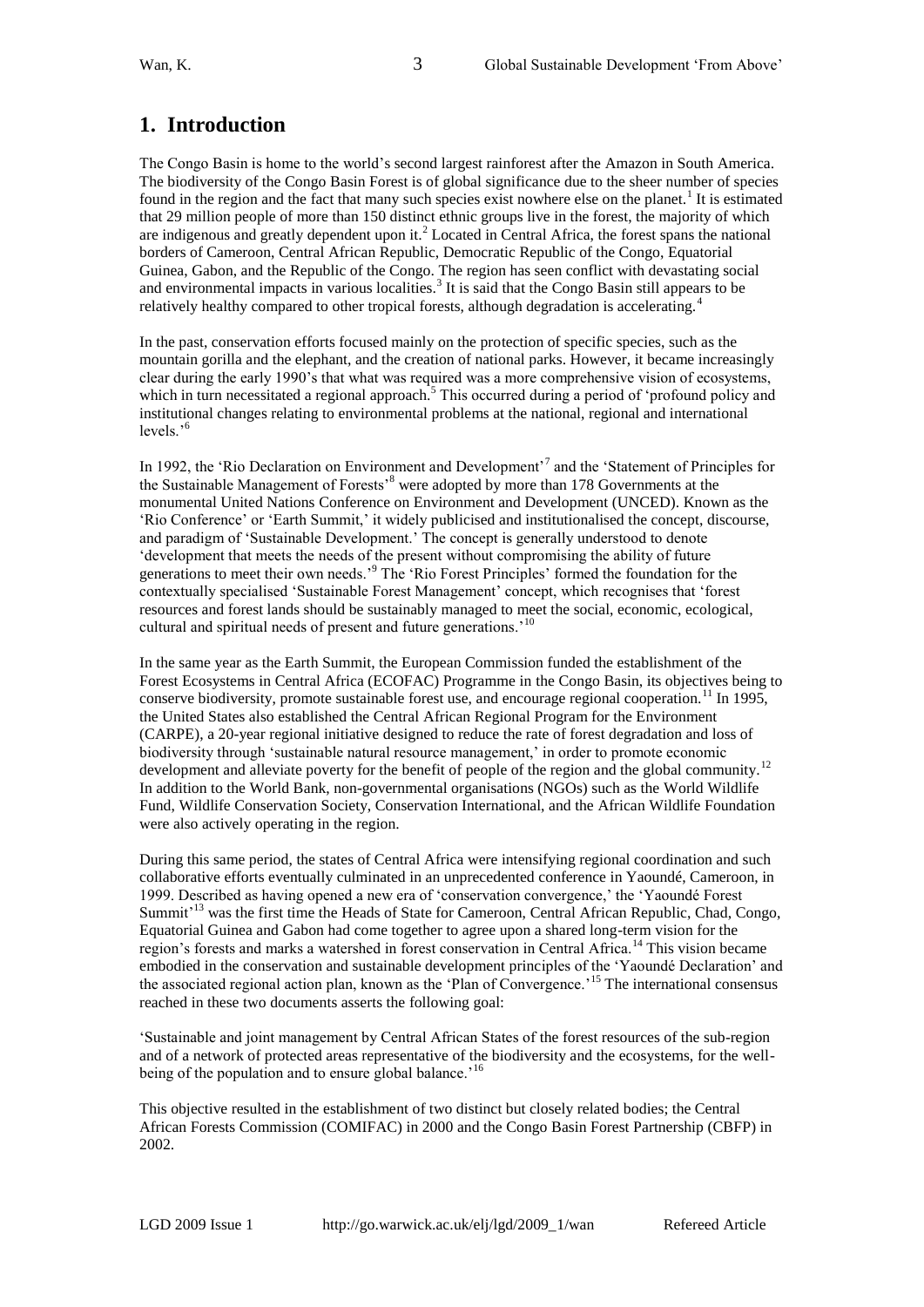Comprised of ten Central African governments, COMIFAC ‗directs, coordinates and makes decisions on sub-regional initiatives and actions pertaining to the conservation and sustainable management of forest ecosystems in Central Africa.'<sup>17</sup> The same treaty through which it acquired its internationally recognized legal status also established three organs by which it is structured; Summits of Heads of State and Government which envisage policies for the region; a ‗Council of Ministers' responsible for decision-making, co-ordination and control of implementing policies; and an Executive Secretariat that implements these policies. The Executive Secretariat holds a sub-regional Forum and national fora gathering NGOs, government services, development partners, donors, private sector, civil society and Members of Parliament at the various levels to involve the 'grassroots' in monitoring and evaluating policies.<sup>18</sup> COMIFAC is primarily financed by mandatory contributions from member states but it can also mobilise funds from development partners.

In contrast, CBFP was one of many partnership initiatives launched at the 'World Summit on Sustainable Development' (WSSD).<sup>19</sup> Facilitated on two year periods, originally by the United States, France, and now Germany, the CBFP is a 'type II partnership' meaning that it is a non-binding association by mutual agreement or consent with an 'informal' structure. <sup>20</sup> It is primarily different from COMIFAC due to its wider membership of governments, intergovernmental organisations, NGOs, research groups, and private sector associations from all around the world.<sup>21</sup> COMIFAC is the central political and technical policy- and decision-making body around which the actions of the CBFP are based:

‗The principal vocation of the CBFP is to strengthen coordination among the various partners in the conservation and sustainable management of the forest ecosystems of Central Africa, while giving preference to the promotion of orientations retained by the beneficiary countries within their regional institution… [COMIFAC] It also serves as a forum for dialogue to inform new partners about the objectives of the WSSD, the Yaoundé Declaration, or COMIFAC.'<sup>22</sup>

The CBFP operates as a network in which partners share data and information at local, regional and national levels. A central node in this network is the 'Regional Advisory Committee' comprised of the following six active members; a representative of the donor agencies other than the CBFP facilitator; the current Chairmanship of COMIFAC; international NGO members of the CBFP; development NGOs of the sub-region; the private sector members of the CBFP; and of International Organization members of the CBFP. In addition to ensuring better communication and monitoring the activities of partners, its regular role is to advise the facilitator of the CBFP.<sup>23</sup>

A commonality between COMIFAC and CBFP is that both appear to promote the participation of nongovernment actors such as the private sector, NGOs, and representatives of local ‗indigenous' populations; COMIFAC with its sub-regional and national fora, and CBFP in its wide membership. Some of their respective members also have participatory measures. For example, the Africa Forest Law Enforcement and Governance (AFLEG) Process established by the World Bank was designed to create the political space at the regional level for governments to address the complex and politically sensitive issues of forest crime in partnership with major stakeholders from civil society and the private sector. It recognises the 'right of local populations to participate in forest resource management.<sup>2</sup>

In summary, COMIFAC and CBFP ostensibly exist due to a consensus that the Congo Basin Rainforest must be sustainably managed for the benefit of all. However, a more nuanced understanding of governance that goes beyond the rhetoric is required, for it is clear that there are many underlying issues and tensions surrounding this major environmental domain that attracts local, national, regional, and global concerns and interests. The existence of millions of species and a major ecosystem are at issue and so the vast implications must necessitate academic scrutiny. This case study shall therefore critically examine three central research questions; why, how and for whom is the Congo Basin Rainforest governed?

I shall begin by delineating the interaction of sustainable development with globalisation and establishing that this interaction is manifest in the multiple terrains of governance. Having situated the Congo Basin beneath the forces of sustainable development, globalisation, and governance, this paper will then assess the extent to which COMIFAC and CBFP can contribute to the goal of sustainable development of the Congo Basin region. In doing so, it will highlight issues of participation, power, and dominant interests 'from above,' resulting in a shift of perspective to issues of forest governance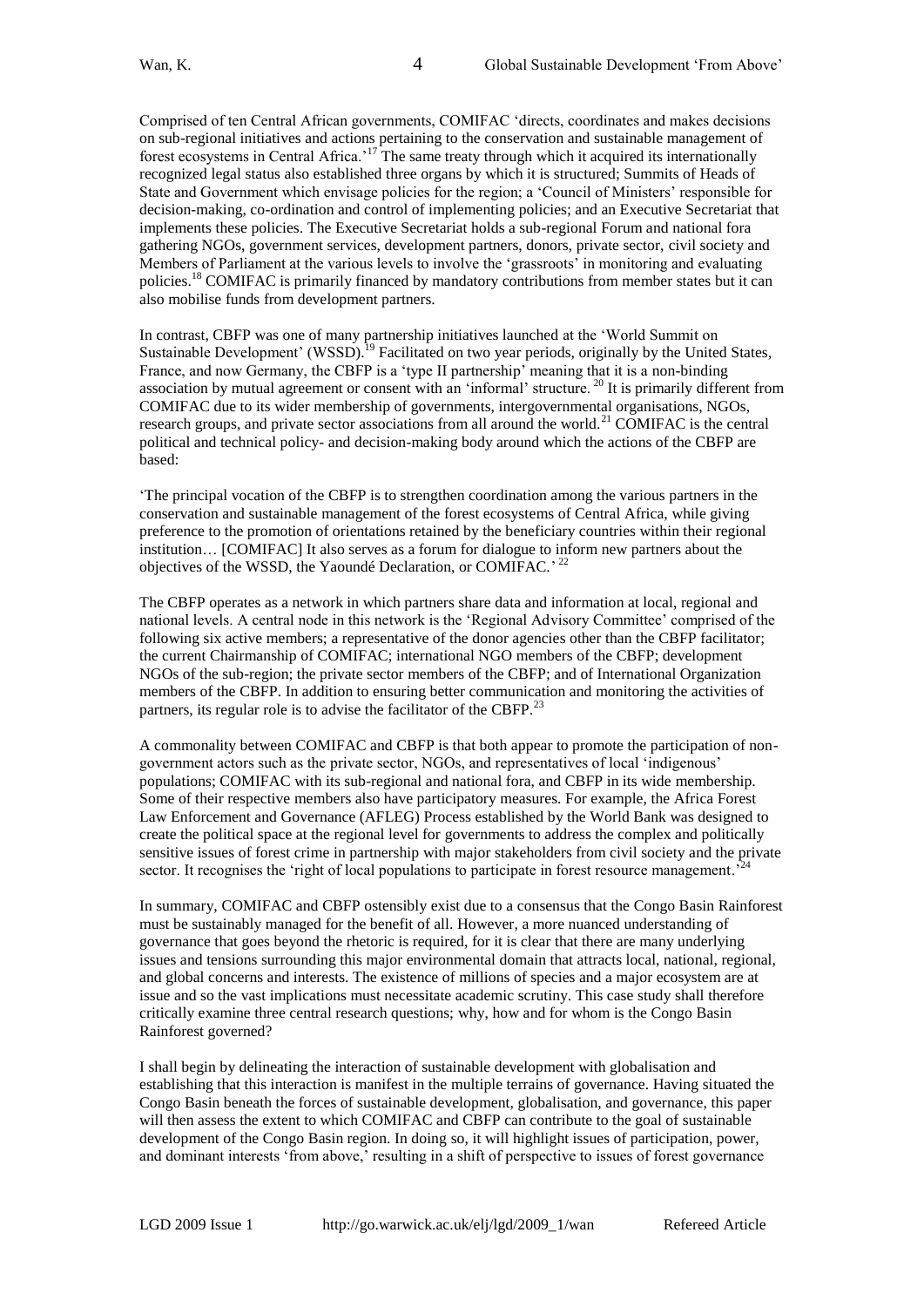‗from below.' This perspective will in turn prompt a consideration of notions of justice as an alternative basis for governance.

### **2. Global Sustainable Development**

### **2.1. The Concept, Discourse and Paradigm of Sustainable Development**

The rubric of ‗Sustainable Development' can refer to a contested concept, discourse, and paradigm. It arguably emerged as a concept in the early to mid 1980's 'as an attempt to bridge the gap between environmental concerns about the increasingly evident ecological consequences of human activities and socio-political concerns about human development issues.<sup>25</sup> Some would assert its origins date back further still to the early 1970's.<sup>26</sup>

The frequently cited 'Brundtland Report' called for development that 'meets the needs of current generations without compromising the ability of future generations to meet their own needs.<sup>27</sup> It broadly defined sustainable development as 'a process of change in which the exploitation of resources, direction of investments, orientation of technological development, and institutional change are made consistent with future as well as present needs. $^{22}$ 

Although the origins of the concept had already been critiqued beforehand,<sup>29</sup> since its publication the report has been a catalyst for myriad definitions and interpretations. It has been theorised, applied and contested in diverse contexts over a prolonged period of time. For example, it has been conceived:

‗as a relationship between dynamic human economic systems and larger ecological systems that ensures the continuity of human life (Norton 1992); as the management of ecological system for future generations based on open and multiple approaches to the valuation of ecosystem (Page 1992); and as an improvement in the quality of life without deteriorating natural resources (Pearce and Watford  $1993)$ ...<sup>30</sup>

Its prominence in academic discourse was simultaneously mirrored in a proliferation of sustainable development as an operational paradigm, on the agendum of international conferences, symposia, institutions, agreements, legal measures, government and non-governmental agencies. Ten years after the Earth Summit at the WSSD, states assumed in the Johannesburg Declaration 'a collective responsibility to advance and strengthen the interdependent and mutually reinforcing pillars of sustainable development- economic development, social development and environmental protection at the local, national, regional and global levels.<sup>31</sup> Increasing numbers of international treaties, especially those in the field of international economic and environmental law, have set the achievement of sustainable development as an objective, and it has been suggested that a body of substantive principles in international law is emerging.<sup>32</sup> Thus, as Byrne and Glover explain:

‗Commissions and councils to promote the concept are embedded in the institutional fabric of Northern and Southern countries. In brief, a rhetoric of 'sustainable development' is widespread.<sup>33</sup>

### **2.2. The Phenomenon of Globalisation**

During this same period another rubric has developed and proliferated. 'Globalisation' has been similarly defined from diverse perspectives with interpretations and approaches referring to multiple contexts. One perspective defines it as:

‗the erosion of the barriers of time and space that constrain human activity across the earth *and* the increasing social awareness of these changes. Accordingly, globalisation involves an increasing diffusion and penetration of global connections into social life, about which we are becoming more and more self-aware in the 'every day' of life.<sup>34</sup>

Braithwaite and Drahos refer to different types of globalisation which each involve 'a comprehensive spread of a phenomenon.<sup>35</sup> Santos specifically distinguishes between two different forms of globalisation. He asserts that a ‗globalised localism' entails the process by which a given local phenomenon successfully extends its reach over the globe, whilst a ‗localised globalism' entails the impact of transnational practices and imperatives on local conditions which are altered and restructured in response.<sup>36</sup> In this study I shall refer to globalisation as a process in which barriers to human actions and interactions have been eroded to the extent that local phenomenon can become global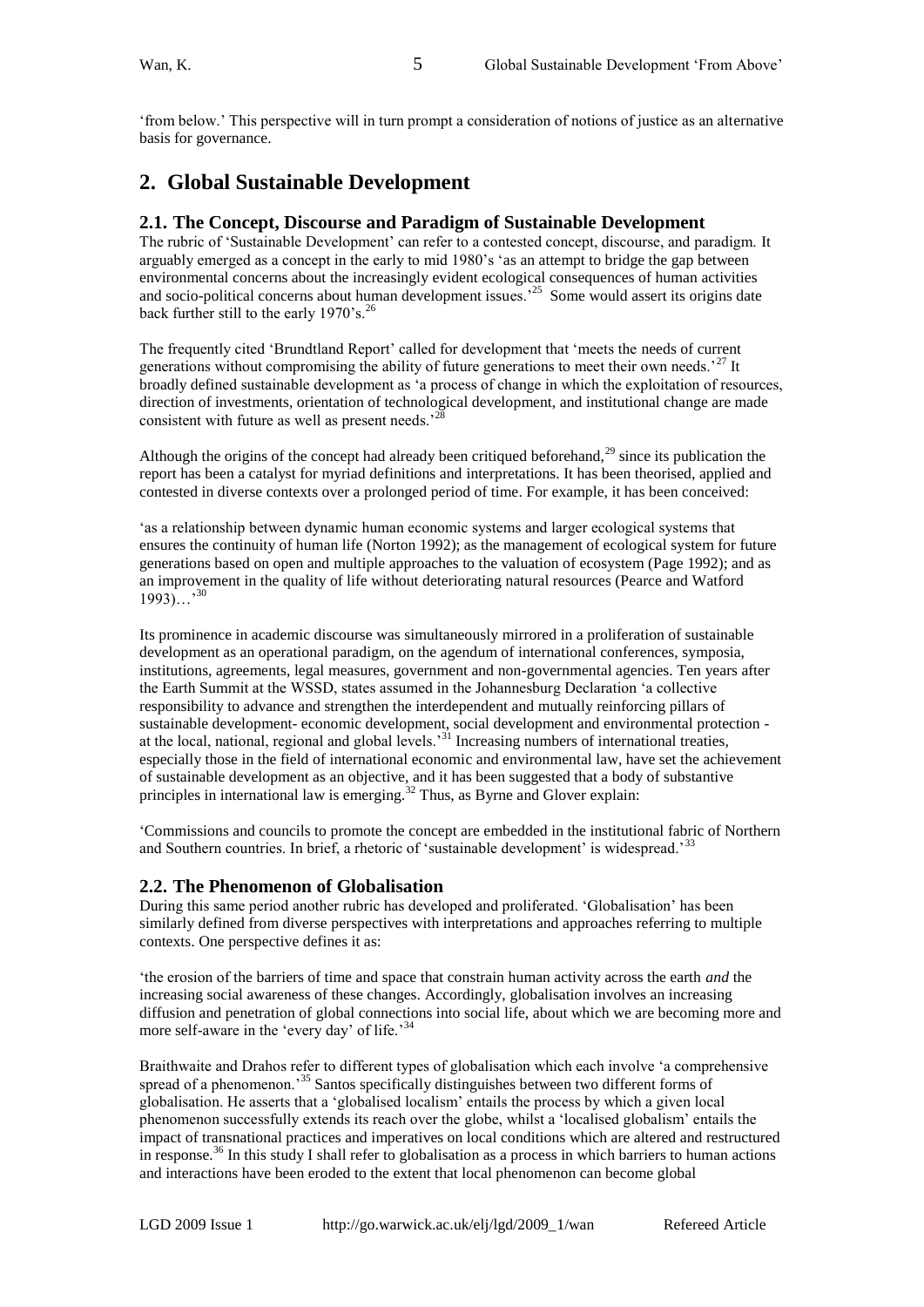phenomenon, and likewise, the global can become localised. What constitutes phenomena will depend on the context in which the term is used.

The environment is a terrain upon which both sustainable development and globalisation as discourses appear to collide and interact in complementary and contradictory fashions. When outlining the challenges of the 'global environment,' the Johannesburg Declaration explicitly highlights globalisation as a relevant factor to sustainable development.<sup>37</sup> Much debate has focused on sustainable development and globalisation as two separate but linked concepts. This linkage, which I shall return to below, can be seen between environmental optimists and critics of 'economic globalisation':

‗The view that globalisation is a basically positive ecological force dominates global economic and environmental negotiations and institutional decision making... There are, however, many scholars and activists who challenge the core assumptions behind these views… they see globalisation as a core cause of the current ecological crisis.<sup>38</sup>

### **2.3. The Globalisation of Sustainable Development**

Given that the vision of sustainable development and its conceptualisation of the environment has spread and been embraced so comprehensively by governments, international organisations and institutions around the world, one could argue that the concept of sustainable development has itself been globalised. Indeed, if there has been a 'globalisation of environmental regulation' as some would argue, $39$  sustainable development has overwhelmingly constituted the norms, values, and principles underlying such regulation.

I submit that the globalisation of sustainable development is vividly demonstrated when one analyses how the environment is governed, particularly regarding the Congo Basin. It is now a global phenomenon that is capable of being localised to suit different surroundings, as exemplified by the evolution of sustainable management in the forest context. Similarly, local aspects of the phenomenon are also capable of being globalised. For example, the creation of 'Partnerships for Sustainable Development,' of which the CBFP belongs, represents a tangible globalisation of sustainable development since these 'voluntary multi-stakeholder initiatives' promote the paradigm through employing a 'bottom-up' approach, 'using pilot projects to test their strategies, before replicating their emproying a content up upprousing analysis of the them subsequent Partnerships are thus models at national, sub-regional and regional levels.<sup>40</sup> Sustainable Development Partnerships are thus a praxis or nexus in which the local and global aspects of sustainable development interact.

In addition to institutionalising the globalisation of sustainable development, these partnerships are symptomatic of a shift in 'governance.' Sustainable development constitutes the theoretical norms and principles for environmental action, but it is the notion of governance that explains how the concept operates in practice.

# **3. The Multiple Realms of Governance and the Novelty of the Congo Basin**

### **3.1. Conceptualising the Realms of Governance**

A wide array of contested definitions and differing contexts of usage exist for the term 'Governance.' For example, Rosenau contrasts governance with government to signal a shift away from modes of governing originating in a sovereign authority to a myriad of processes that instead make and observe rules. Governance can be conceived broadly as 'the sum of the many ways individuals and institutions, public and private, manage their common affairs.<sup>'41</sup>

The use of a prefix has been used to delineate different realms of governance, each with their own connotations. There are references to 'Governance without Government,' 'Good Governance,' ‗Economic Governance,' ‗Corporate Governance,' ‗Global Governance,' and ‗Governance in and by Networks,' in addition to 'shifts in governance.<sup> $32$ </sup> There are common characteristics that are frequently highlighted in different approaches to governance. Governance is often now said to be 'pluricentric rather than unicentric;' consist of inter- or intra- organisational networks in which hierarchy or monocratic leadership may be limited or absent; referred to in terms of processes or functions of governing rather than structures of government; and can also prescribe a normative ideal as well as an empirical reality.<sup>43</sup>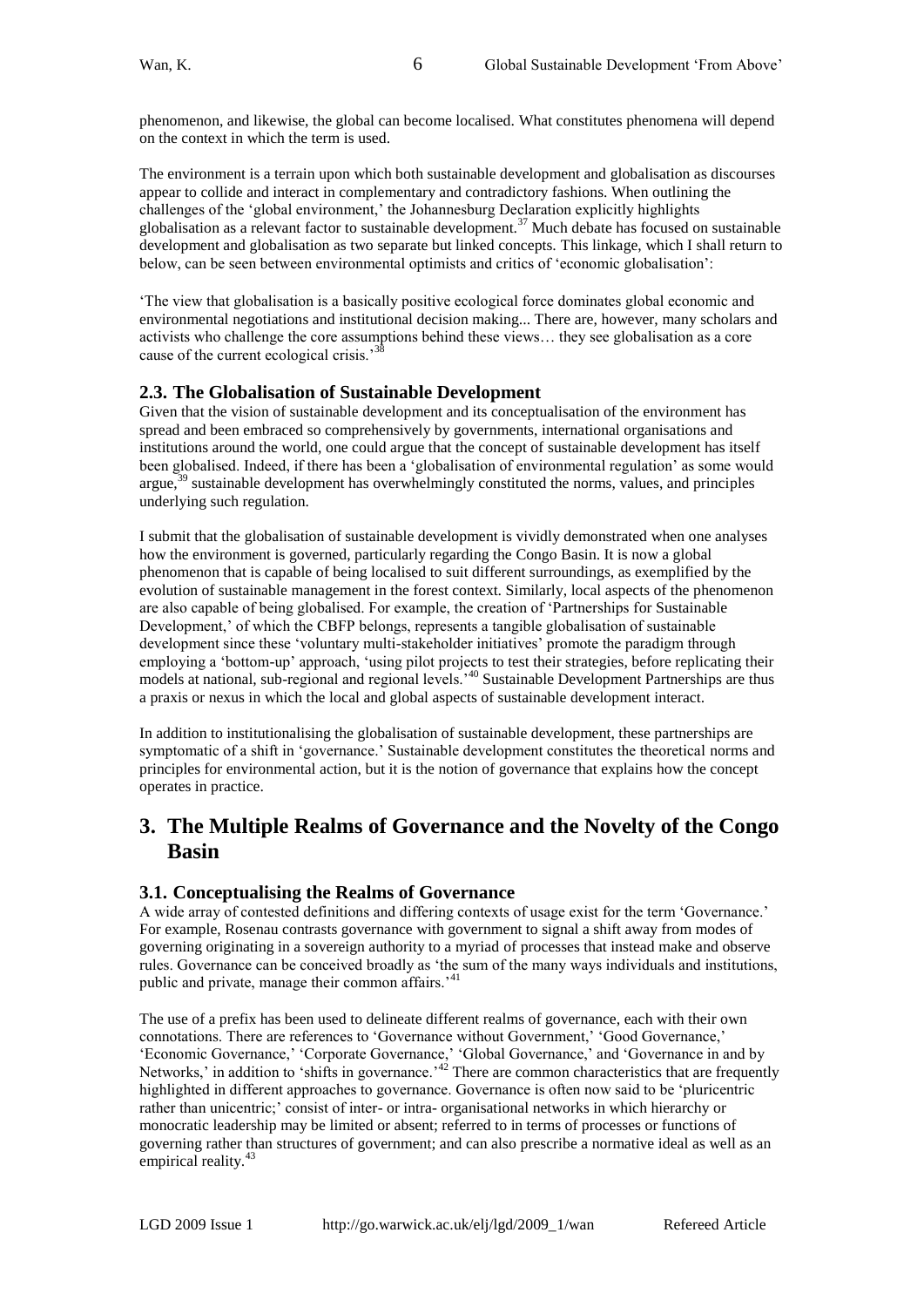In the environmental field there are further connotations. Some would assert that the term 'global environmental governance' now refers 'principally, if not exclusively, to the sum of the overlapping networks of inter-state regimes on environmental issues.<sup>344</sup> Haas contends that a new, complex, decentralised network of governance functions has been emerging from the obsolete state centric model, one in which more networked actors now operate at multiple levels, performing such functions as agenda setting, framing, monitoring, rule making, norm development, enforcement, capacity building, and financing.<sup>45</sup> Biermann outlines three key characteristics of global environmental governance. Firstly, there is said to be increased participation and diversity through the inclusion of non-state actors; secondly; there is increased privatisation of governance due to negotiation through partnerships, and finally, in a similar fashion to Haas, he asserts that there is a segmentation of policymaking so that governance is 'multilevel' and 'multipolar.'<sup>46</sup>

It is clear that debates concerning conceptualisations are yet to be concluded. I shall take ‗governance' to refer to the institutions, norms, principles, rules and decision-making procedures that regulate a particular domain, since regulatory regimes are ‗more than international organizations or even formal legal arrangements between states. They comprise the whole range of understandings, rules and procedures [of that domain].'<sup>47</sup> For the purposes of clarification, it is necessary to differentiate between the following separate but closely connected and overlapping realms of governance, each of which affects how the Congo Basin is governed to varying degrees. First there is governance related specifically to forests, secondly, this 'forest governance' interacts with a wider 'environmental governance,' and thirdly, both of these realms are based within an even broader architecture of ‗global governance.' It is the interaction between these realms of forest governance, environmental governance, and global governance that constitutes ‗global forest governance' and ‗global environmental governance' respectively.

### **3.2. Global Forest Governance**

A plethora of sources exist for forest governance, or as Dauvergne terms it, the 'international forest regime.<sup>48</sup> In addition to sustainable development and sustainable forest management around which the regime has formed, other sources include 'the global discussions since the early 1990s to consider developing a global treaty for forests, the standards of organizations such as the Forest Stewardship Council, the sustainable forest principles of institutions such as the International Tropical Timber Organization, and particular provisions of international conventions directed toward other issues, such as biodiversity, desertification, climate change, and wetlands.'<sup>49</sup> Thus, unlike most global environmental regimes, there is no core legal treaty dedicated exclusively to forests. Instead, there are dislocated agreements to forest-related issues and guiding principles of sustainability. It should be noted that intense and perhaps irreconcilable disagreements exist among participants in global forest negotiations concerning the causes of and solutions to deforestation and forest degradation, in addition to the strong opposition to a global forest treaty.<sup>50</sup>

### **3.3. The Novel Features of Governance in the Congo Basin**

Returning to the Congo Basin, the 'Yaoundé Declaration' and the 'Plan of Convergence,' both assert the need for sustainable and joint management by Central African States of the forest resources and of a network of protected areas in the Congo Basin. The Treaty establishing COMIFAC is an explicit concretisation of sustainable forest management in the governance of the region.<sup>5</sup>

Many of the generalised characteristics of governance outlined above are applicable in the Congo Basin context to varying degrees, without being completely synchronous. As the primary decision-making body in the region, COMIFAC represents the more traditional international form of governance since it is comprised of Central African governments as an interstate regime with sovereign authority. It would be a mistake to assume that forest governance is devoid of government. Instead, as Haas argues, what has occurred is that non-state actors are performing governance functions, an occurrence that cannot be accounted for if one is limited by exclusively state-centric models of governance. Indeed, the ‗informal' CBFP consists of new, complex, and overlapping inter- and intra- organisational networks in which hierarchy and monocratic leadership is far more limited and less state-centric. It also seems to exemplify Biermann's three characteristics of global environmental governance; non-state participation, privatisation through partnership, and governance that is multilevel. These new participants institutionalise the norms and principles of sustainable development and forest management at, and between, the local, national, regional, and global level. Referring to the management of a governance system as a whole, the term 'metagovernance' has been defined by Visseren-Hamakers and Glasbergen as 'strategic steering and coordination in the governance system'.<sup>52</sup>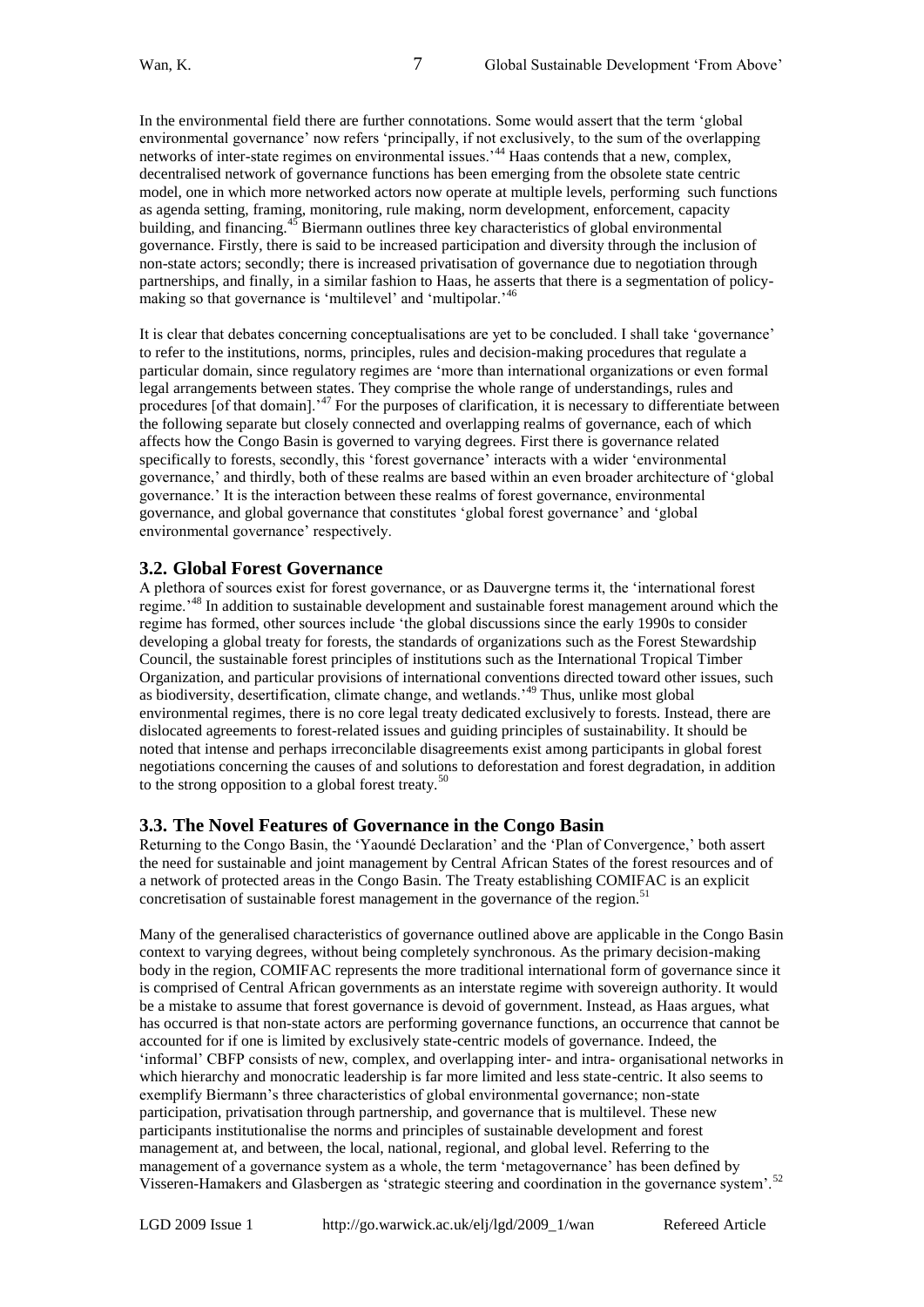They argue that the main functions of the CBFP ‗are metagovernance; partners exchange information and coordinate activities in order to increase efficiency and effectiveness.'<sup>53</sup>

This new form of governance found in the Congo Basin is remarkable in terms of its more informal networked character, the multiplicity of institutions involved and its ethos of global sustainable development. The construction of these new institutions represent a physical manifestation of Global Sustainable Development on a new terrain, that of the Congo Basin. Although COMIFAC represents the old 'architecture' of international governance, the structure of the CBFP is more akin to an 'organ' of governance that is developing organically. Global Sustainable Development is not just a blueprint for action; it is the evolving DNA for these governance bodies. The novelty of governance in the Congo Basin is indicative of the adaptability of Global Sustainable Development to local surroundings.

# **4. To What Extent Can CBFP and COMIFAC Contribute to Sustainable Development?**

### **4.1. Beneficial and Detrimental Potential**

The 'Problem of Fit'<sup>54</sup> concerns the suitability of the temporal, spatial, and functional scale of institutions to the ecosystem being managed.<sup>55</sup> The conservation efforts of the past, which focused on the protection of specific species and the maintenance of national parks, were artificially limited and segmented in focus. A more comprehensive and sophisticated vision of ecosystems logically requires a regional approach with institutions spanning across national boundaries. A clear potential for duplication existed between the European and United States initiatives of ECOFAC and CARPE, but the establishment of the CBFP reduces this risk. Furthermore, it has been replaced with the promising possibility of co-operation and co-ordination across the entire Congo Basin region, something that has been absent in the past. Hence the aspiration for such cooperation and coordination should be applauded. However, I contend that research from other rainforests suggests that although the potential for sustainable development may exist, there are reasons for expressing caution.

It would seem that multi-stakeholder 'network governance' has much to offer for sustainable development. Research has emphasised the need for collaboration of diverse sets of stakeholders operating at different levels, often in networks, from the local to the regional and national, and up to the international.<sup>56</sup> One could argue that the adaptability of a network is ideally suited for the governance of a domain as changeable as a tropical forest ecosystem. Rosendo's study in the Brazilian Amazonia of protected areas found that although multi-stakeholder partnerships can be advantageous, there are a multitude of potential limitations:

‗Common problems include situations where the agenda of one particular actor dominates; there is an unresolved cultural clash between the various partners; partners have aims and objectives that cannot be reconciled; the partnership focuses on short-term projects rather than long-term strategies; there is no clear accountability between partners; the roles and expectations of the different partners are not explicitly established; and the organisations involved are unrepresentative of the groups or communities they claim to act on behalf of... Partnerships for the sustainable management of natural resources are likely to reflect similar dynamics.'<sup>57</sup>

Partnerships such as CBFP can be affected by unconstructive dynamics and incentive structures whenever there are significant power inequalities between different actors. For example, funding of local organisations and projects externally by NGOs can limit autonomy, accountability and create dependency rather than self-sufficiency and empowerment.<sup>58</sup> When NGOs are preoccupied with the success of their projects they can become reluctant to phase out their involvement and transfer management responsibilities to the communities they work with, 'either because they consider communities to lack capacity or to be subjected to internal conflicts and manipulation by elites or more powerful individuals.'<sup>59</sup> Whilst some might argue that ownership and participation of projects is of less priority if sustainable development is achieved, such a situation poses two problems; firstly, an excessive reliance on external funding can develop; and secondly, an attitude of paternalism can occur; both of which result in a relationship based on an unconstructive dynamic that causes long term resentment that will ultimately hinder sustainable development.

The above research suggests that multi-stakeholder partnerships possess both beneficial and detrimental potential. The same could be said of the CBFP. The notion of partnership can be conceived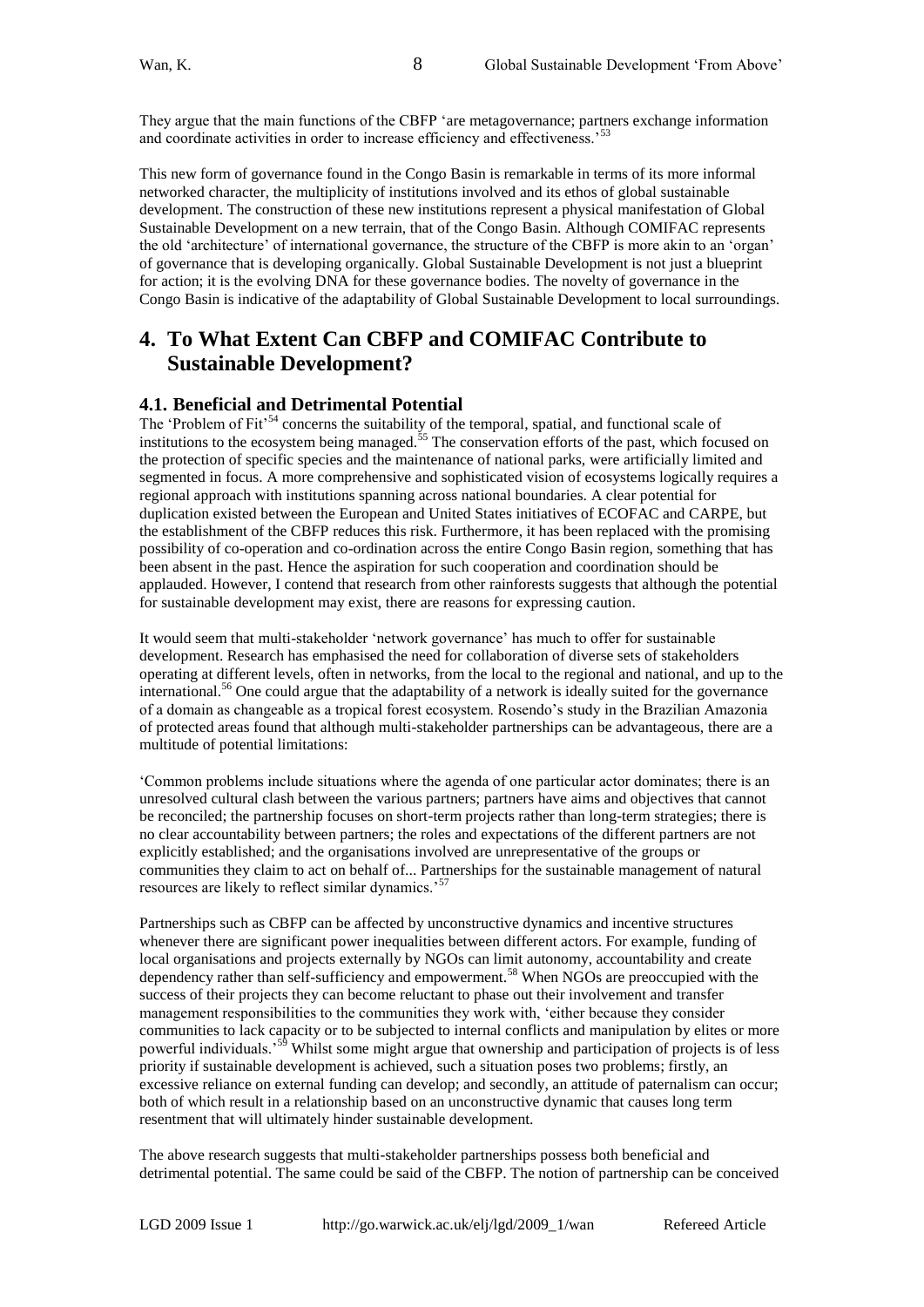as a normative ideal but it is simultaneously necessary to envisage the antithetical scenario. Such a situation would posit a partnership dominated by interests that are not only incompatible but moreover counter-productive to the conservation of the Congo Basin. The works of Humphreys and Dauvergne suggest that 'predatory' corporate interests are a major threat, as shall now be explored.

### **4.2. The Danger of Destructive Interests**

Humphreys' analysis of global forest governance suggests a potential for generating both sustainable and unsustainable development.<sup>60</sup> He begins by outlining the contention of Korten<sup>61</sup> and McMurty<sup>62</sup> that ‗global capitalism has mutated into a deep carcinogenic disorder that threatens the future of life on Earth by systemically degrading and depleting its environmental and social life hosts.'<sup>63</sup> Humphreys utilises this organic approach to analyse governance in terms of those activities that nourish forest life, and those that destroy. He recognises the following as 'life protective principles;' firstly; the ecosystem approach to 'forest management,' secondly; the incorporation of knowledge and practices of indigenous peoples and local communities, thirdly; the principle of public participation, and fourthly; the notion of 'protected areas.'<sup>64</sup> However, he notes that a broad definition of local and traditional knowledge can encompass local state bodies and forest businesses who have been criticized for promoting carcinogenic patterns in forests governance, and similarly, participation can include carcinogenic agents alongside life protective agents.<sup>65</sup> He also explains that the effectiveness of protected areas as a conservation tool is unproven:

The very principle can be seen as a recognition that under advanced capitalism forests cannot be conserved in their entirety, only in designated areas. Furthermore, the formal designation of a forest as 'protected' is no guarantee that carcinogenic agents can be excluded, with widespread illegal logging and mining in many such forests. Protected areas have thus become arenas where life-destroying agents conflict with life-protective agents.<sup>66</sup>

Humphreys stresses the ambiguity of interpreting forest principles but he also identifies certain caveats of provisions that weaken already ‗soft' or non-binding international law:

For example, *Agenda 21* aims to ensure 'where appropriate, conservation of existing and future forest resources,' while the IPF proposals note that countries should involve, 'where *appropriate,* a broad participation of indigenous people, forest dwellers, forest owners and local communities...<sup>567</sup>

The forests regime may explicitly aim for the conservation and sustainable management of forests but it would seem that there is an inherent underlying potential for appropriation by destructive interests resulting in unsustainable development. The danger of this potential should not be underestimated. Dauvergne's detailed research in the Asia-Pacific identifies logging companies as the major culprits of forest degradation and biodiversity loss in the region. He warns of states unwilling or unable to regulate logging practices, and further argues that the 'science' of tropical forest management tends to reenforce and legitimise corporate world-views and behaviour to the extent that markets are assumed to be perfect and their actual environmental impact ignored.<sup>68</sup>

Dauvergne contends that despite the national internalisation of international environmental principles posing a superficial threat to corporate loggers in the region, the transformation of the rules and principles of forest management has in reality achieved little in altering logging practices on the ground. The reason for this disjuncture is stated as twofold. Firstly, national and local rules and practices ‗reshape, dilute, and override much of the emerging international forests regime,' and secondly, 'the international forests regime is only part—and many would argue a small part—of the explicit and implicit principles, norms, and rules that shape corporate perceptions and constrain corporate actions.'<sup>69</sup> Dauvergne's critique demonstrates the value of embedding the role of corporations in an analysis of governance since it highlights how 'strategic bargains and compromises between loggers and their socio-political allies are… deflecting pressures for genuine environmental reforms. Loggers maintain informal networks of private alliances with state officials …, societal power brokers, and other corporate executives... The aggregate effect of such networks is to steer environmental reforms toward the formal rules of governance—international agreements, public corporate language and… state policies—and away from the informal elements—the expected and accepted norms that arise from webs of state-business alliances.'<sup>70</sup>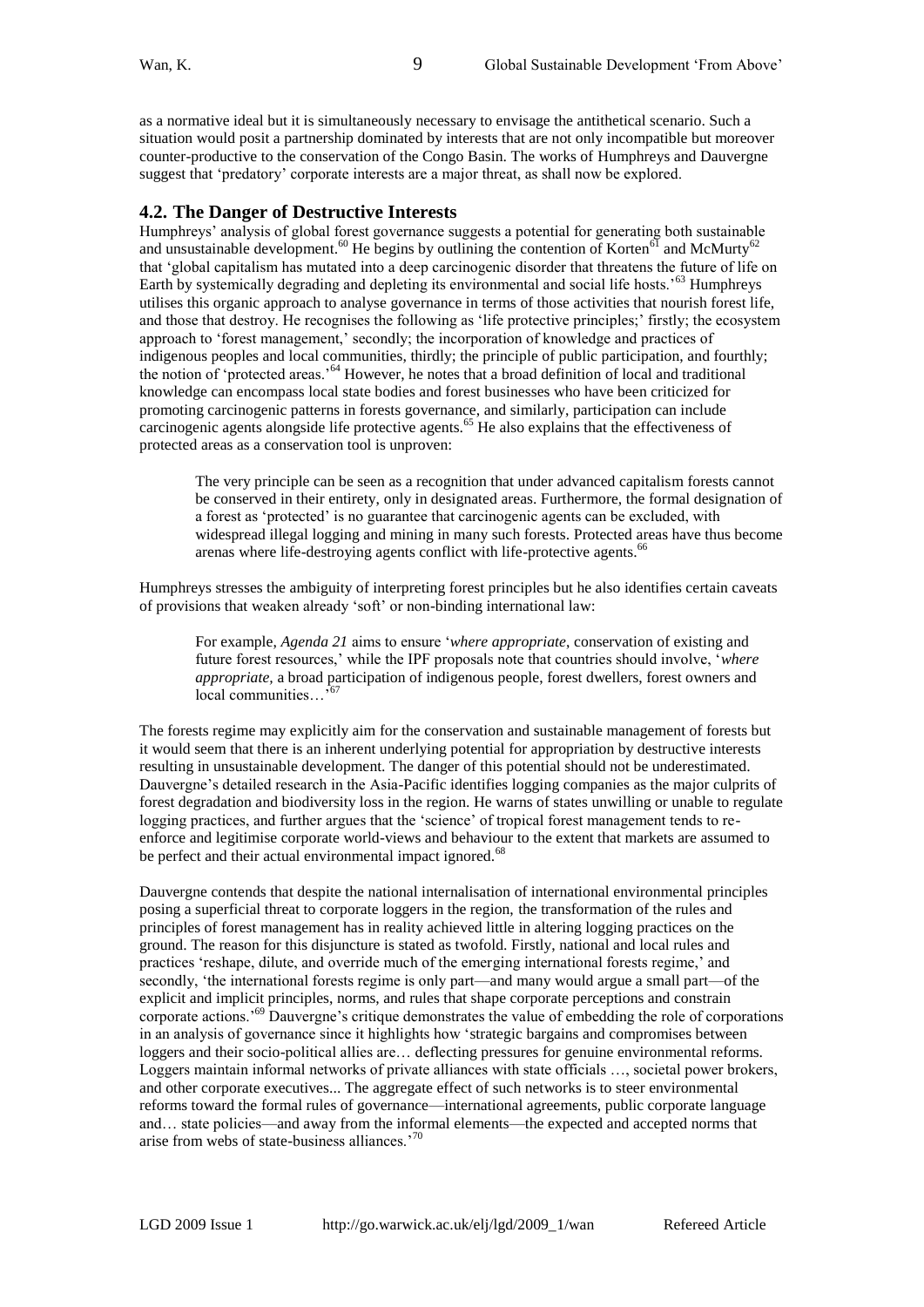Indeed, sustainable development may have been globalised as a normative ideal, but its attainment in practice clearly varies with local conditions. If anything, it is being hindered, or ‗colonised' as Humphreys puts it,<sup>71</sup> by forces of 'economic' globalisation which support damaging forest business and investment in forest areas. It is important to note that one must not over exaggerate the significance and effectiveness of global norms, principles and legal rules at the cost of local perceptions bargains, norms and practices, or 'over generalize about corporate behaviour and strategies in global environmental governance...<sup>3</sup>

10

Returning to the Congo Basin context, CBFP and COMIFAC certainly have the potential to contribute to the sustainable development of the region. Regional co-operation and co-ordination in forest governance should enable sustainable forest management that is wider in geographical scope and more successful in accomplishing its aims. However, research from other rainforests must prompt caution. It is imperative that they are not dominated by counter-productive and destructive forces, be they from the action or omission of States, NGOs, or Corporations.

Such concerns have already been raised during the very inception of COMIFAC. A number of NGOs from Central Africa made a joint statement in response a draft version of the COMIFAC Treaty, asserting that the commitment to 'promote and accelerate the industrialisation of the forestry sector' was inappropriate and ran counter to the commitment to sustainability.<sup>73</sup> The World Bank has received severe criticism for its role not only in the Congo Basin but in a variety of different forest contexts,  $74$ and apprehension to its membership of the CBFP is understandable given its record. However, if there is meaningful dialogue resulting in actual change for the better, including such partners is not necessarily a negative outcome; on the contrary it should be welcomed.

Any critique of forest governance based exclusively on institutions is flawed, for as Dauvergne's analysis indicates, informal networks existing outside of official governance networks play a crucial role in ‗unsustainable development.' An analysis which focuses solely on the extent to which the formal structures of the CBFP and COMIFAC can contribute to Sustainable Development could easily fail to accommodate for this factor. An alternative approach to analysing governance is thus required.

### **5. Sustainable Development Governance For Whom and 'From Below?'**

The Congo Basin contains a quarter of the world's tropical forest. It is a region of extraordinary biological richness. But the Congo Basin Forest is being degraded at the rate of two million acres every year. We must do something to preserve this *global treasure* … This initiative is a commitment by the United States, the six governments of the Congo Basin, other partner governments, conservation and business groups, and organizations representing civil society to work with the countries of the Congo Basin, to *manage their forests* in a sustainable fashion. [Emphasis added]

> -*Colin L. Powel, former USA Secretary of State at the launch of the CBFP at the World Summit on Sustainable Development, Johannesburg, South Africa September 4, 2002*<sup>75</sup>

In the early phases of colonization, the white man's burden consisted of the need to 'civilize' the non-white peoples of the world – this meant above all depriving them of their resources and rights. In the latter phase of colonization, the white man's burden consisted of the need to ‗develop' the Third World, and this again involved depriving local communities of their resources and rights. We are now on the threshold of the third phase of colonization, in which the white man's burden is to protect the environment – and this too, involves taking control of rights and resources…

*-Mies & Shiva*<sup>76</sup>

### **5.1. Governance For Whom?**

The above quotations raise themes of ownership, power, control, and the rights and resources of local communities, themes that shall now be explored. To begin with, the question of ownership and forests is contested around the world.<sup>77</sup> Some would assert that the issue derives from sustainable development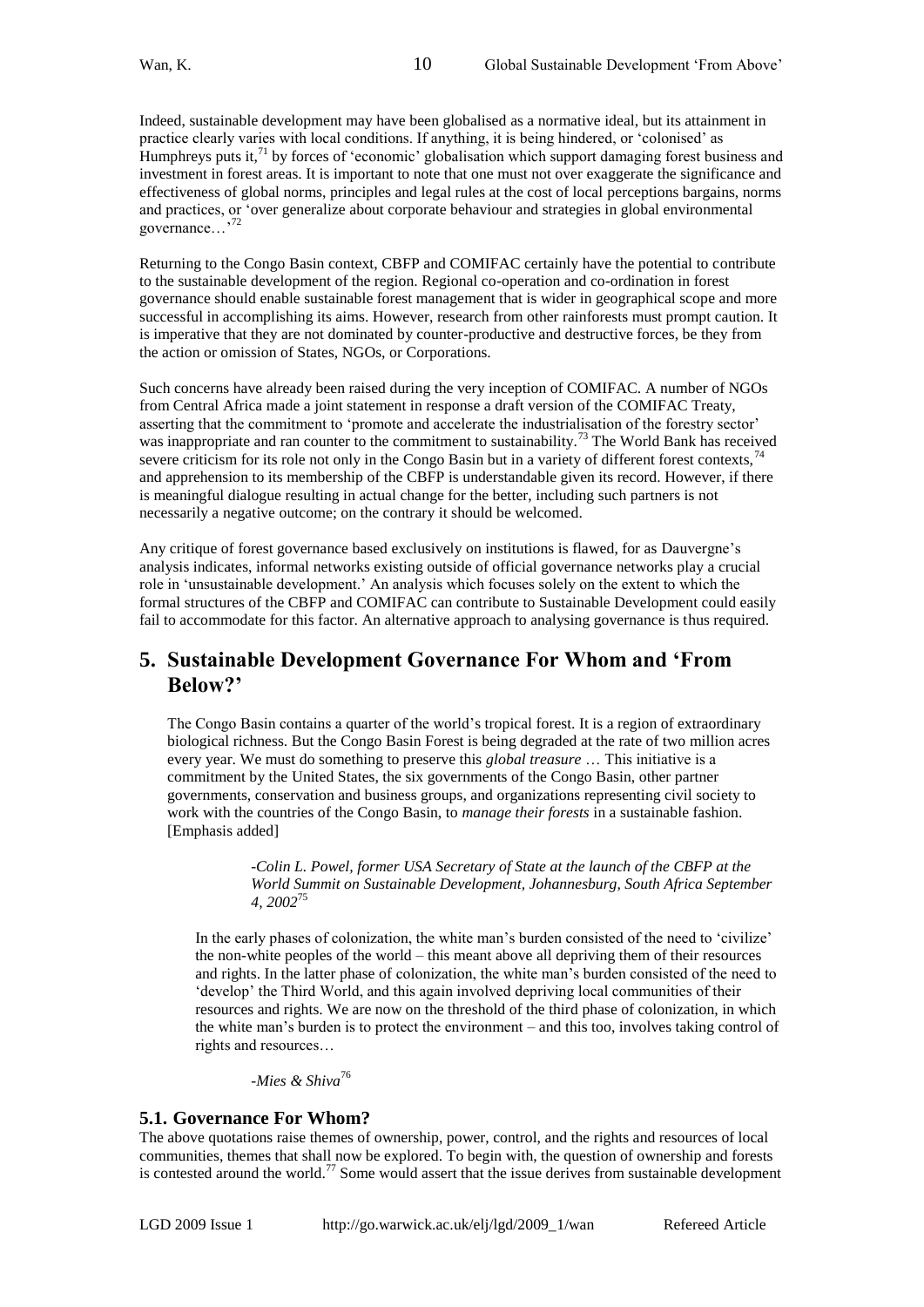itself. It is useful to begin by locating sustainable development within the wider discourse of ‗development.' Escobar insightfully explains how the contemporary notion of development, derived from the grand designs of 'progress' and 'Western modernity,' resulted in the construction and perception of an underdeveloped 'Other,' leading in turn to the production of the 'The Third World.'<sup>78</sup> The promised 'progress' of development came at the price of global warming, ozone depletion, loss of biodiversity, soil erosion, air and water pollution, whose impacts are significantly more harmful for such 'Third World' countries.<sup>7</sup>

Sustainable development can be seen as an attempt to address environmental destruction ultimately linked to the discourse of development. However, it continues to privilege a worldview based on Enlightenment rationality in which 'Nature' should be dominated for the benefit of humanity.<sup>80</sup> What is more, along with its physical deterioration, we are witnessing the 'symbolic death' of 'Nature.'<sup>81</sup> This requires some elaboration.

The definition of a problem will always occur within conceptual frameworks that highlight certain features and exclude others as irrelevant; environmental problems are not just naturally revealed, they are socially constructed.<sup>82</sup> Furthermore, images of how a problem is perceived reveal how a solution is constructed. The prescription of a solution can itself become dominant and exclude other solutions. Bearing this in mind, sustainable development undoubtedly dominates both in terms of the diagnosis of problems as ‗unsustainable' usages of resources and, inevitably, the solutions of sustainable development. Consequently, the power of the discourse is that it has altered the very image of what can be 'owned;' it has revised and transformed 'Nature' into an 'Environment'<sup>83</sup> capable of being commodified and expropriated as a capitalised resource. Furthermore, one could argue that sustainable development, although not always the case, has a tendency to privilege Western notions of environmentalism and conservation that have similar effects as development: ‗rather than empower peasant populations throughout the world, environmental and conservation policies transfer control of rights and resources to national and international institutions that have failed these populations for over fifty years.'<sup>84</sup>

The issue then is not just ownership of forest resources, but also of power and control. Participation in governance is said to increase 'ownership.' In the context of Poverty Reduction Strategy Papers, Stewart and Wang critique the notion by making a salient distinction between ownership and empowerment, with the former denoting a 'perception of possession' and the latter involving the ability to bring about genuine and substantial change.<sup>85</sup> Participation in partnerships is only meaningful if participants have the power to bring about actual policy changes.<sup>86</sup> COMIFAC, CBFP, and also the World Bank's AFLEG process encourage the participation of NGOs, the private sector, and local populations in governance, but who is empowered? As was identified above, such participatory processes are permeable to destructive forces and powerful interests that dominate proceedings. Beck has argued that global business interests possess a 'meta-power' in relation to nation-states based on the actual or threatened ‗exit option,' asserting that this power is neither illegal nor legalised, but is rather 'translegal.'<sup>87</sup> Beck elaborates that as a consequence, 'the power to make laws, the authority over authority… the right to decide who may decide about what in a binding way – no longer lies with the ‗sole legitimate' power of the state. Instead, forms of divided sovereignty come into being, divided between states and global business actors...<sup>88</sup> Recalling Dauvergne's critique, the power of global business actors in many cases transcends national and international law. This is supported by the following comments of the World Bank with regard to its forest participation exercises:

‗The experience with these processes has demonstrated that it is as much a political process as it is technical… Where the economic stakes in illegal activities are high, powerful interest groups can forcefully protect the status quo even if the outcome is clearly negative from the society's point of view… Representatives from interest groups directly involved in timber production can wield considerable influence among their peers and colleagues.<sup>89</sup>

Evidence from case studies in the Republic of Congo and Gabon suggest that logging companies are indeed operating 'translegally' in the Congo Basin, either in legal 'partnership' with the state or within a legal vacuum, in a way that significantly harms local communities.<sup>90</sup> This is precisely the kind of predatory corporate interests that Dauvergne's critique highlights.

Santos and Rodriguez-Garavito have criticised 'participatory exercises in institutional imagination' where 'the process is a top-down one in which those at the bottom are either incorporated only once the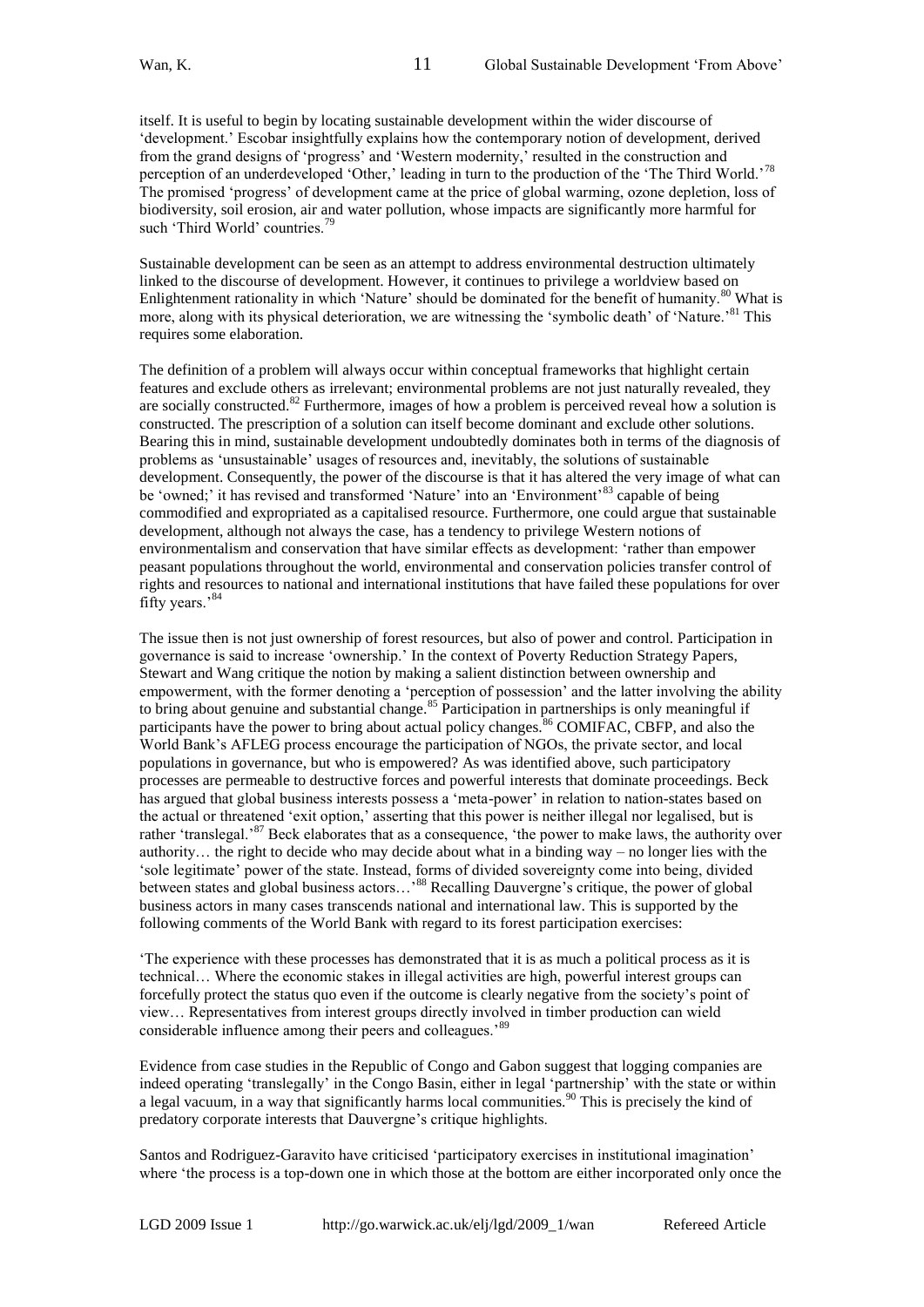institutional blueprint has been fully laid out or are not incorporated at all.'<sup>91</sup> It would seem with that this is also what has occurred in the Congo Basin. For example, Article 1 of the COMIFAC Treaty asserts that parties to the treaty will 'step up efforts to increase the rapid participation of rural populations in the planning and sustainable management of ecosystems and allot adequate areas for their socio-economic development.<sup>92</sup> Yet ironically, during the very process of drafting the COMIFAC Treaty these states were criticised for not consulting civil society and the forest peoples.<sup>93</sup> The response of Santos and Rodriguez-Garavito to such top-down processes has been to call for a governance perspective ‗from below' that privileges the excluded as actors and beneficiaries of new forms of global politics and legality, an inclusive strategy that they term 'subaltern cosmopolitan legality.'

Thus far, my analysis has critiqued the global forces dominating the governance of the Congo Basin ‗from above.' Globalised sustainable development justifies the perception of nature as an environmental ‗resource' for the benefit of humanity, whilst organs of governance are permeable to destructive global corporate interests, who in practice benefit the most from such an arrangement. Applying a ‗bottom up' approach to the governance of the Congo Basin Forests identifies who has suffered as a consequence of exclusion from ownership and who has been disempowered.

### **5.2. Perspectives 'From Below'**

Research from a variety of forest contexts has indicated a tendency for forest governance to privilege dominant forestry interests at the expense of social exclusion.<sup>94</sup> Two brief case studies of Cameroon and the Democratic Republic of Congo (DRC) suggests that such concerns resonate with the Congo Basin.

### **5.2.1. Cameroon**

Cameroon implemented a process of policy reform sponsored by the World Bank which resulted in a new Forest Law in 1994. Implementation of the forest law was based on a national zonation plan known as the ‗Plan de Zonage.' However, the plan was drawn up with little participatory involvement, which meant that the law was based on limited and inadequate information regarding customary territories and existing uses of land and forest resources.<sup>95</sup> A multitude of unwritten 'customary laws' recognised community ownership, but under the new 'modern law' which was granted precedence, the State claimed control of all land on which individuals were incapable of showing proof of ownership through land titles.<sup>96</sup> The 'pygmy' peoples are the most ancient inhabitants of the forest and greatly dependent on it for their livelihood, yet forest management practices did not fully take into account their rights, instead giving preference to industrial forest exploitation and conservation through the protected areas system.<sup>97</sup> The consequence of prioritising timber interests above the needs and priorities of the country's rural and forest-dwelling local people meant that they were excluded from owning or managing for economic purposes nearly two thirds of the land area, which disadvantaged the Baka, Bakola and Bagyéli 'Pygmy' peoples especially as no allowance was made for their particular way of life. $98$ 

In 2003, the Center for International Forestry Research (CIFOR) and its partners started the Model Forest Project in Cameroon, as part of the International Model Forest Network (IMFN). The goal of the IMFN is the sustainable management of forests around the world whilst simultaneously taking into account the needs of local communities. Model forests are governed by a voluntary partnership representing government, indigenous groups, civil society, industry, research organizations, and nongovernmental organizations (NGOs). The aim of model forests is to create inclusive partnerships where ‗development and conservation interests can work with local stakeholders to make sustainable development a practical reality'.<sup>99</sup> Since 2005, Campo Ma'an and Dja et Mpomo have been pilot model forest sites for the Congo Basin. These model forests cover approximately 1.5 million hectares of forested landscapes. The expressed aim of the Model Forest Project is certainly a promising development, although research indicates it is as yet too early to ascertain whether tangible progress has been made or not.<sup>100</sup>

### **5.2.2. DRC**

A new Forest Code in 2002 was adopted in the DRC that was also supported by the World Bank, yet there was virtually no consultation with civil society or forest communities over the Code or the legal decrees that will implement it. $^{101}$  In the past, entire communities have been ejected from their land without prior consultation or equitable compensation to facilitate the exploitation of timber concessions and the establishment of protected areas, pasture lands and farms by private individuals, companies and the State.<sup>102</sup> The brutal expulsion in the 1970's of the Batwa Pygmies during the creation of the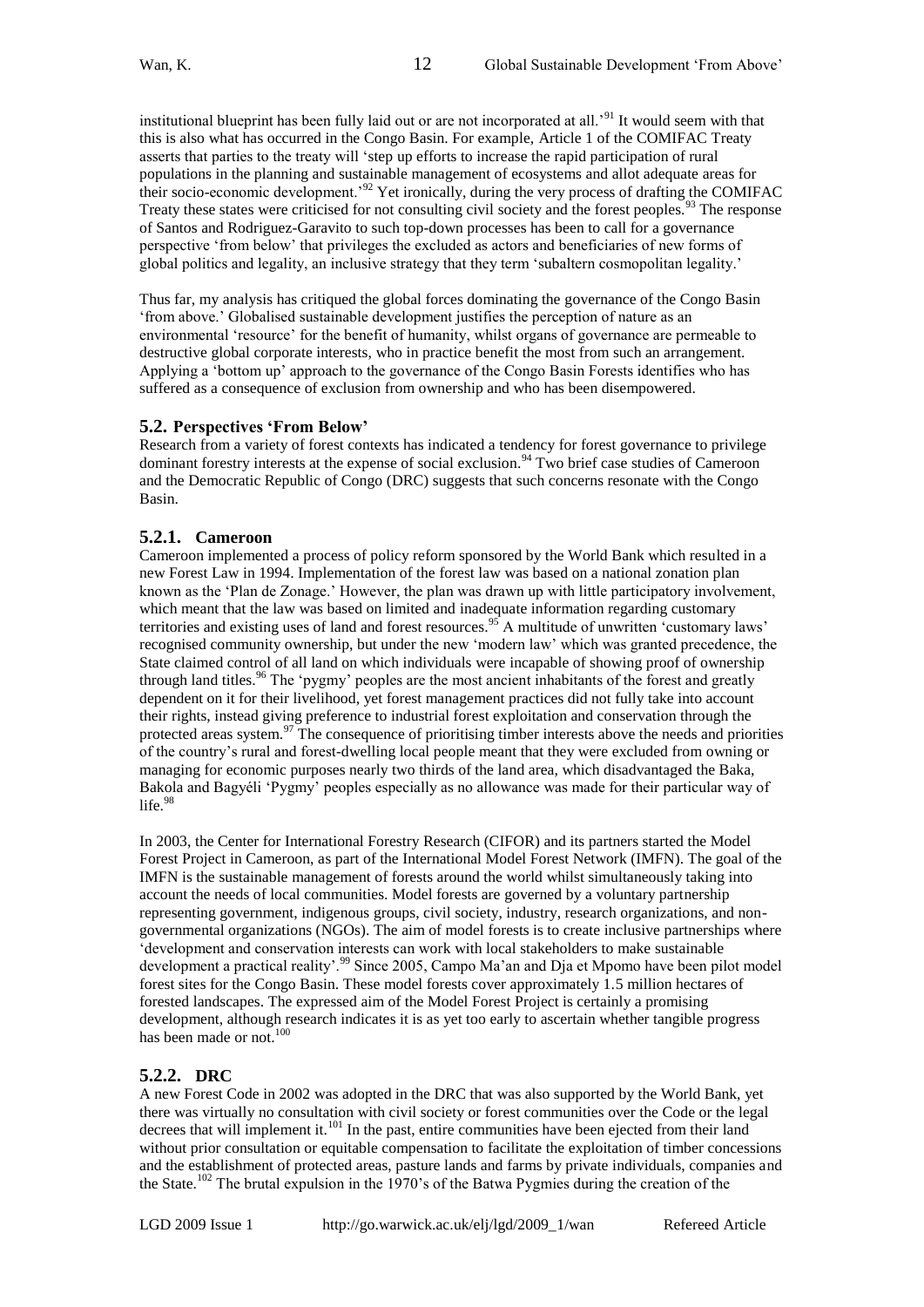Kahuzi-Biega National Park (PNKB) highlighted how ineffective land laws have been for protecting the interests of indigenous peoples.<sup>103</sup> The PNKB was concerned with protecting large mammals such as Gorillas, and despite living in harmony with the wildlife, mass expulsion occurred. It is important to highlight the cultural impact of this expulsion for these displaced peoples, for the land is not merely a habitat:

13

‗To them, land is also sacred because it provides food and shelter for the living, and shelter for the ancestors with whom it is associated. It is important to try to recognise and understand the particular and mostly spiritual relationship that the people have with the land, a fundamental element of their very existence and the basis of all their beliefs, customs and traditional values. For pygmies, the land is not simply an object of possession and production. The very essence of the relationship pygmies have with their motherland, their land, is pregnant with meaning. Moreover, land is not property that can be owned. Rather, it is a natural element that everybody should use freely.'<sup>10</sup>

The expropriated Pygmies were forced to become sedentary, but without compensation they had no way of accessing either forest or farmland. Although the drafting of the new code represents a major reform of policy in DRC,<sup>105</sup> as shall be further explored below, its implementation is unlikely to fare any better than previous laws at protecting the indigenous peoples of the forest.

### **5.3. An Unsustainable Development?**

In summary, when one adopts this perspective 'from below,' the indigenous peoples have clearly been denied any say in the past concerning forest governance. Despite the rhetorical guarantees of participation, the structures of governance and power relations have not only disempowered indigenous peoples, forest laws have overridden traditional customary rights and transferred ownership away. The forests can be viewed as a ‗global treasure,' but this does not mean all interests benefit equally.

However, the denial of 'ownership' of 'forest resources' does not sufficiently articulate what has occurred, and neither does disempowerment. One can ascertain from this perspective that simply assessing forest governance in terms of whether it is sustainable or not is clearly inadequate in scope, for it does not address in whose interests the forest are governed, and what impact this governance has on those that have been excluded from it. Indeed, it is the dominant prioritisation of sustainable development itself that is the key issue. In my opinion, adopting a perspective 'from below' leads to the conclusion that governance must not be devoid of ethics. I therefore submit that one must examine notions of justice with forest governance.

# **6. Just Governance for the Congo Basin**

### **6.1. What 'Justice?'**

Low and Gleeson delineate two aspects of Justice; the justice of the relationship between humans and the rest of the world, and the justice of the distribution of environments among peoples, which they term 'ecological justice' and 'environmental justice' respectively.<sup>106</sup> The question of ecological justice arises from humanity's treatment of the 'non-human' and is inexorably tied to the construction of the human 'self' and its connection with the separated 'environment.' Although the philosophical debate cannot be fully explored here, suffice it to say that the concept is heavily contested.<sup>107</sup>

Some would argue that environmental justice is about intra- and inter-generational distribution, that is, just distribution amongst current generations and between the present and future generations. It is also said to concern justice regarding procedure, participation, and recognition. I shall now briefly outline each of these concepts.

Principles of distributive justice have been considered by the prominent work of Rawls,<sup>108</sup> Beitz,<sup>109</sup> and Pogge.<sup>110</sup> Rawls defined justice as the appropriate division of social advantages and proposed a framework to assess such a distribution as ‗justice as fairness.'<sup>111</sup> Instead of constructing a theory of justice focused on absolutely universal principles, Walzer was concerned with understanding the concept in its historical and cultural setting by introducing a language of difference. Positing a notion of a ‗distributive sphere' where conceptions of justice are limited in time and place, Walzer argues ‗that the principles of justice are themselves pluralistic in form; that different social goods ought to be distributed for different reasons, in accordance with different procedures, by different agents; and that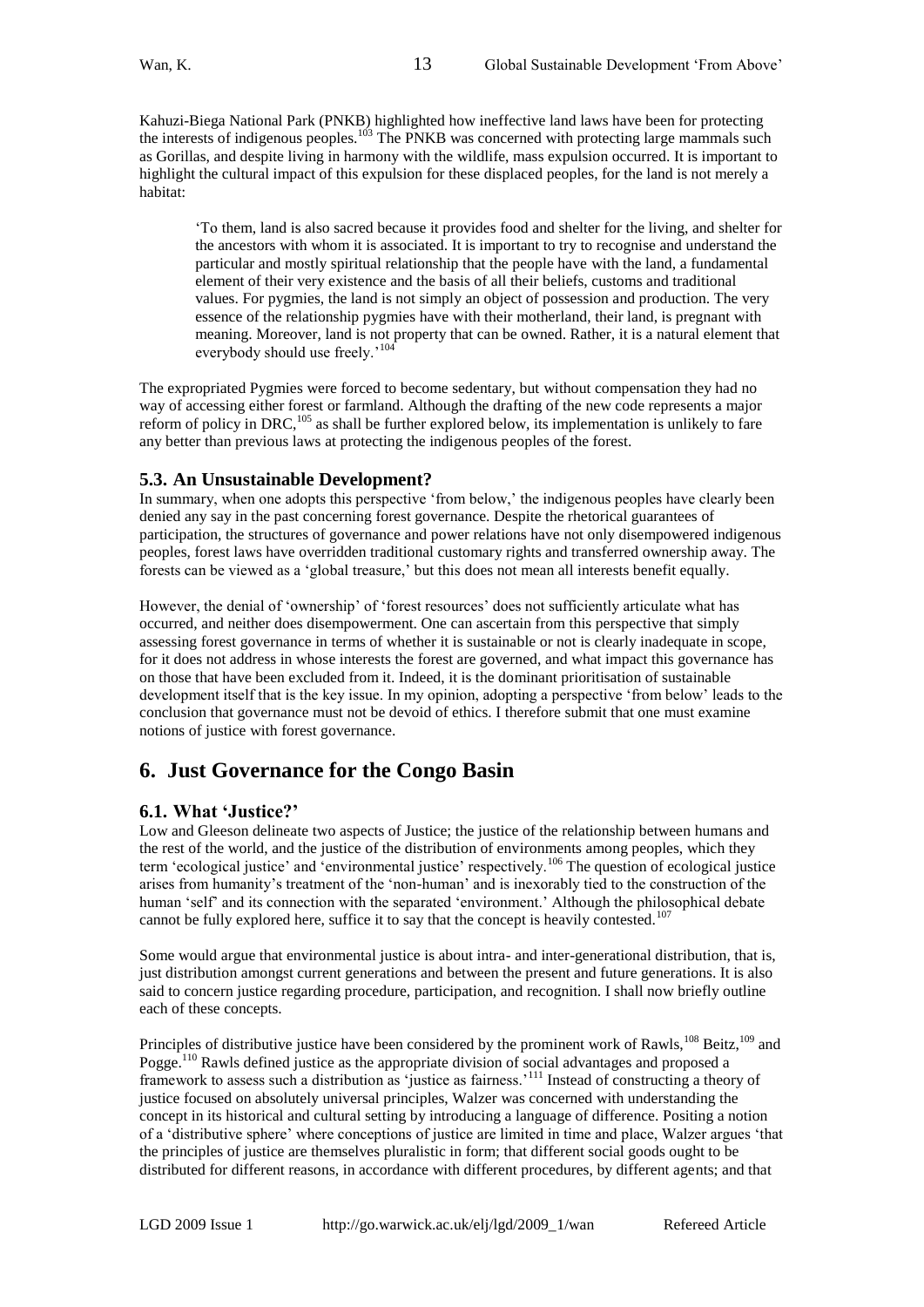all these differences derive from different understandings of the social goods themselves- the inevitable product of historical and cultural particularism.'<sup>112</sup> Thus the criteria for distribution must account for the difference of contextual valuations.

Young's critique opposed the preoccupation with distribution issues, instead highlighting the injustice of a lack of recognition of identity and difference, arguing that, 'where social group differences exist of a fact of recognition of neutron and some groups are privileged while others are oppressed, social justice requires explicitly acknowledging and attending to those group differences in order to undermine oppression.'

A further dimension of justice is said to be of procedure. Honneth argues that an absence of rights due to misrecognition is directly linked to participation in an institutional order, explaining that when people are ‗structurally excluded from the possession of certain rights within a given society… [the experience] is typically coupled with a loss of self-respect, of the ability to relate to oneself as a partner to interaction in possession of equal rights on par with all other individuals.'<sup>114</sup>

Schlosberg notes that the above notions can be considered as interrelated, since recognition requires participation, participation is necessary for equity, greater equity enables more participation and this in turn would bring about greater recognition.<sup>115</sup>

It is important to appreciate that these notions of justice are heavily contested, as is concept of sustainable development. Rather than offering a full critique of all of such justice models,  $^{116}$  it is instead my intention to examine what the possible implications may offer for the Congo Basin context as an alternative approach to issues that might otherwise be automatically framed in the sustainable development discourse. First, the following preliminary issue must first be addressed.

### **6.2. Is Sustainable Development Compatible With Justice?**

Sustainable Development is said to involve conflicts of interest, and that these 'conflicts demand just solutions. Sustainable development without environmental justice is an empty formula designed… to <sup>202</sup> Youthing the away such conflicts in a single unifying goal.<sup>'117</sup> According to Langhelle, social justice is an inherent part of sustainable development and its conception is broadly compatible with liberal theories of justice.<sup>118</sup> In contrast, Dobson contends that the relationship between distributive justice and environmental sustainability can only ever be a contingent one, and poses the following dilemma:

‗The functional relationship between justice and sustainability is nearly always presented as a virtuous one, but what if it turned out that, under some circumstances, social and economic inequality… was conducive to environmental sustainability? For many, this would force a difficult choice between sustainability and justice, and would make clear – for those who chose the former, even on the basis that its realisation would demand the deepening of inequality – the subordination of justice to sustainability.'<sup>119</sup>

Discussions of compatibility between sustainable development and justice can hinge upon which conceptions are chosen. Sachs notes that the Brundtland Commission 'called for justice between generations or inter-generational equity… In the light of this concept, the essence of sustainability is to be found in a particular relationship between people and people rather than between people and nature. In fact, the concept can serve as the cornerstone for a new ethical framework…'<sup>120</sup> Issues of *inter*generational justice are clearly explicit throughout the concept of sustainable development.<sup>121</sup> However, this is precisely the problem; one must infer issues of *intra-*generational justice in conceptions of sustainable development because they are not always made explicit. The question of compatibility does not necessarily highlight this. The two can arguably be construed to be compatible depending on definitions, but instead of fully engaging with this debate I contend that what is of greater importance to governance is the view that instances of injustice are being subordinated beneath the pursuit of sustainable development. This merits some elaboration.

The power of narratives 'derives from their capacity to orient people, to provide them with a far stronger identity than was possible before their emergence, to enable far more complex coordination of their activities in organisations and institutions and to help them to work towards goals far beyond the lives of individuals or communities.'<sup>122</sup> Accepting the 'truth' offered by narratives alters one's perception of reality. As with development, a totalising vision has been constructed which offers both the means of ‗progress' and the overall goal to be aspired to, and in which any relevant factor becomes enveloped, reconfigured, and then represented within the self-perpetuating 'grand narrative' of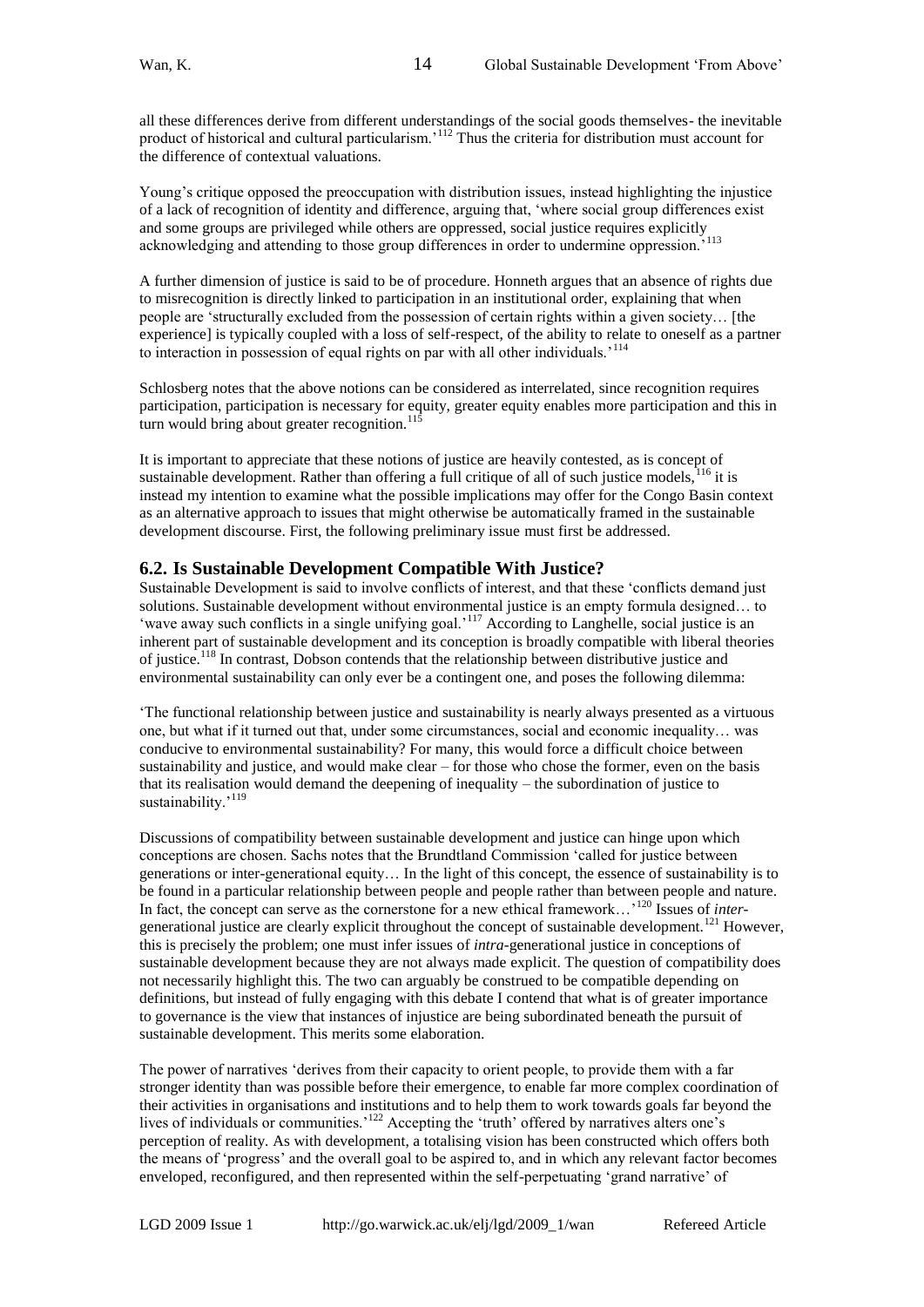sustainable development. As examined in the previous chapter, the diagnosis of an 'unsustainable environmental problem' results in its antithetical solution. The danger with accepting this discourse or narrative is that if there can be a transformation of 'nature' into 'environment,' so too can an 'injustice' be altered into an image of 'unsustainable development.' This is an unacceptable outcome that environmental governance must not neglect to address. If there is injustice, it must be articulated as such.

### **6.3. Local Injustice in the Congo Basin**

The following is based in a DRC context, but the justice themes are applicable throughout the Congo Basin.

In 2006, seven NGOs submitted to the UN Committee on the Elimination of Racial Discrimination a request for urgent action to avoid immediate and irreparable harm to the indigenous peoples in DRC.<sup>123</sup> The request highlighted a number of interrelated justice issues. To begin with, commercial resource exploitation and forest zoning exercises, of which the request protested against, are ineluctably matters of distributive justice. One could utilize Walzer's theory to argue that the particular cultural and historical context of the forest land for indigenous peoples in DRC must be taken into account when determining its just distribution. For example, the pygmies expelled from the PNKB have 'continued to highlight the relationship that exists between them and the land. They did this with the immediate aim of encouraging non-pygmies and leaders to understand the spiritual, social, cultural, economic and political importance they attach to their land as far as the survival and vitality of pygmy communities are concerned. They have explained that understanding such strong attachment to their land requires rethinking the conceptual framework and acknowledging the existing cultural differences.'<sup>12</sup>

The expulsion was much more than a denial of resource ownership, for without the forest land, 'it was increasingly difficult to preserve their culture and perform their rites in their new environment. This sparked an identity crisis, as the pygmies could barely adapt to the culture of their host communities while preserving their own.<sup>'125</sup> For the diaspora it was undoubtedly an unmitigated catastrophe. It is pertinent here to recall Young's conception of injustice as a lack of recognition of identity and difference, since forest governance has recurrently failed the indigenous peoples in this regard. It would seem that this trend is set to continue, for the system of land tenure in DRC only recognises individual ownership, which discriminates against the customary collective ownership rights of the pygmies. The process for obtaining individual legal title is virtually inaccessible for them:

‗Only a written demand can be made to the land distribution agencies in urban centres; the process can take as long as ten months and costs approximately US\$400.<sup>'126</sup>

The injustice is likely to be compounded for local peoples that are consequently displaced, in particular for the Batwa, since they already suffer much discrimination and marginalisation.<sup>127</sup> This is reflected institutionally in procedures that are structurally discriminatory. For example, the 2002 Forest Code enables the creation of ‗community forests,' but it stipulates that title and authority is to be invested in the chief or the person responsible for management, or both, yet the indigenous peoples in DRC do not traditionally organise in the same manner as the dominant Bantu society either socially or politically, and do not have a designated 'chief.'<sup>128</sup> Instead, there is communal organisation and decision making:

‗In practice, indigenous communities are often deemed to ‗belong' to a neighbouring Bantu who designates himself – and becomes known as – their ‗chief'. Therefore the forestry legislation also exposes indigenous peoples to the threat of continuing the pattern of domination and coercion by neighbouring Bantu who falsely claim to represent indigenous peoples and their interests.<sup>'129</sup>

In summary, it is an injustice rather than an unsustainable development that is recurring at the local forest level in the Congo Basin, as the DRC exemplifies. I contend that since the language of justice elucidates a far more appropriate narration of what is occurring, it likewise offers an alternative solution more suitable than mere sustainable development policies. One can also turn to Human Rights as a means of resolving the plight of indigenous peoples.<sup>130</sup> However, I believe that if forest governance is to avoid claims of anthropocentrism, it must be based more widely on justice instead of only Human Rights. Forest Governance based on justice allows for the inclusion of both environmental and ecological justice perspectives. This is particularly important for the many indigenous peoples such as those in DRC; after all, one could argue that part of the cause of the injustice has been their forced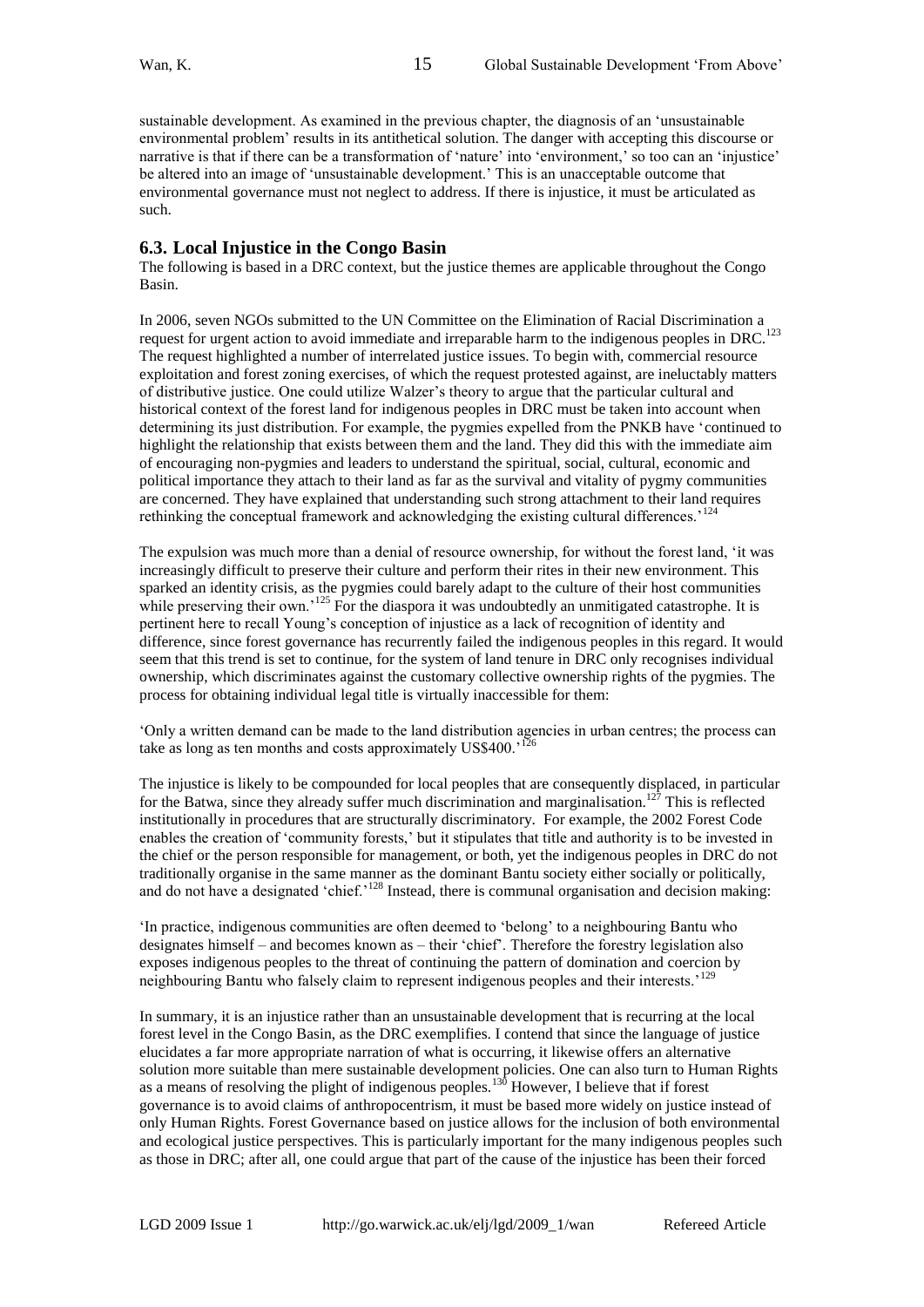separation from the forest, both physically and metaphysically. When the identity of indigenous peoples is inexorably tied to the forest itself, questions of ecological justice must surely ensue.

16

### **6.4. Justice: Another Grand Narrative?**

If forest governance is to be rooted in justice, would this not merely privilege the domination of one absolute and final perspective over all others, that is, another grand narrative? Is this not dangerous considering how contested 'justice' is? Arran Gare has made a salient distinction between 'monologic' and 'polyphonic' narratives:

‗Polyphonic narratives allow diverse perspectives to be brought into relation to each other and to contest each other, and allow that there are other perspectives not yet represented or considered... Receivers of narratives can then relate their own perspectives to those represented, to appreciate that their own perspectives are being contested, but also that they can contest the represented perspectives. Monologic narratives, which assume one, true view of reality being conveyed to the reader, or through which people's lives can be understood… can only exist by suppressing the possibility of different voices.<sup>',131</sup>

Thus it is not grand narratives as such, but monologic grand narratives 'which reduce everything to instruments to be evaluated in terms of their contribution to the projects of these grand narratives.' Polyphonic narratives instead call for 'diverse perspectives to reveal as many aspects of the world as possible and to reveal which of these perspectives is most adequate.<sup>'132</sup> They do not presuppose some definite and inevitable end. Unlike the monologic of sustainable development, 'justice cannot be tied to a fixed and static formula. Justice emerges from a discursive struggle, a dialectic…'<sup>133</sup> Hence, it is my view that Congo Basin forest governance must be re-orientated to ensure the engagement of a plurality of voices rather than the privileging of those ‗from above' and the exclusion of those ‗from below.'

# **7. Conclusion**

This paper began with the questions of why, how and for whom is the Congo Basin Rainforest governed. The first two questions must be answered through an analysis of governance with sustainable development at its core.

There has been an institutionalisation of the globalisation of the sustainable development vision; it is a phenomenon that has proliferated and been incorporated into the agendum of international conferences, symposia, institutions, agreements, legal measures, government and non-governmental agencies around the world. The Congo Basin is the latest terrain upon which this global phenomenon has become localised. The discourse of Sustainable Development describes the problems facing the forests whilst its policies prescribe the solutions. The CBFP and COMIFAC are a manifestation of this localised globalism. These governance bodies simultaneously represent the old architecture of sovereign international state centric institutions whilst also exhibiting signs of an evolution into a new form of governance that is complex, decentralised and networked. These organs of governance share sustainable development as its guiding ethos or DNA, providing a clear blueprint for action. The ‗informal' CBFP is remarkable in particular because it consists of overlapping inter- and intraorganisational networks in which hierarchy and monocratic leadership is far more limited and less state-centric, with non-state actors performing governance functions. These new participants have further institutionalised the norms and principles of sustainable development and forest management at, and between, the local, national, regional, and global. Thus, a dynamic interaction between sustainable development and globalisation, and an embodiment of this interaction in COMIFAC and CBFP, provides a prima facie explanation of why and how the Congo Basin is governed the way it is.

This paper also provided a critique of these governance institutions on their own terms through an assessment of the extent to which CBFP and COMIFAC can contribute to achieving the stated sustainable development goal, of which these institutions are undoubtedly a product of. Although the aspiration for regional cooperation and coordination should be applauded, research from other forest contexts should prompt caution. The adaptability of a network might appear to be ideally suited for the governance of a domain as changeable as a tropical forest ecosystem, but a multitude of potential limitations exist. Multi-stakeholder partnerships possess both beneficial and detrimental potential, and one should not necessarily assume their existence to benefit sustainable forest management. The danger facing the CBFP is the possibility of domination by interests that are not only incompatible but moreover counter-productive to the conservation of the Congo Basin. I utilised Humphreys' framework of analysing governance in terms of those activities that nourish forest life, and those that destroy, to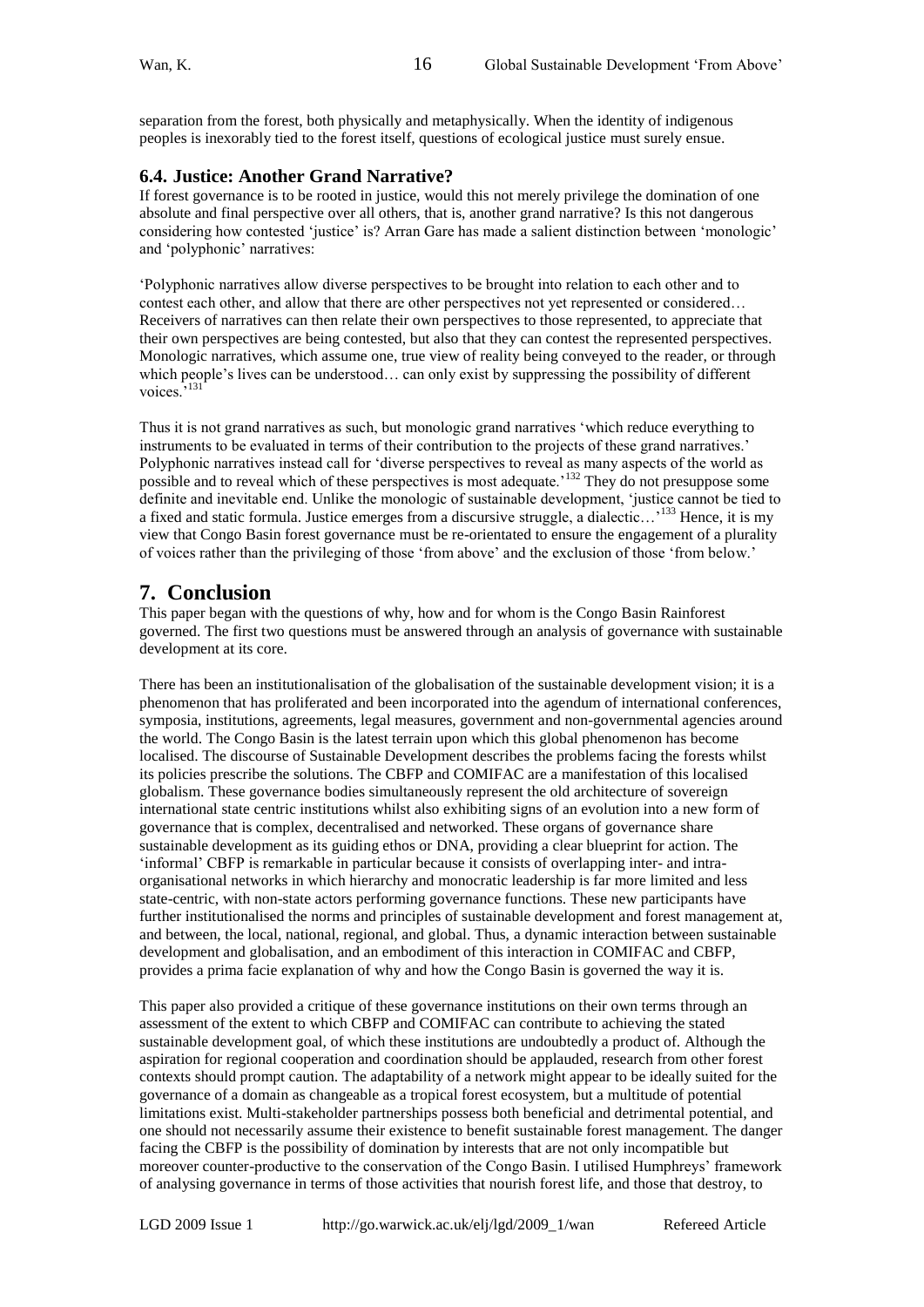further support my contention that there is an underlying potential for appropriation of governance by destructive interests resulting in unsustainable development. Sustainable development may have been globalised as a normative ideal, but its attainment in practice clearly varies with local conditions, particularly since it is susceptible to 'colonisation' by forces of 'economic' globalisation which support damaging forest business and investment in forest areas. Dauvergne's research highlights how informal networks with private-public alliances outside of official governance play a crucial role in 'unsustainable development.' A more nuanced analysis is required in understanding why and how forest governance exists in the Congo Basin the way it does, one in which issues of power must be addressed. Indeed, a critique of the Congo Basin must ask; for whom the forest is governed?

Locating the origins of sustainable development within the wider development discourse, I submit that the consequence of its dominance as a paradigm has transformed 'Nature' into an 'Environment' capable of being commodified and expropriated as a capitalised resource. Increased participation of non-government actors may be encouraged by the unique features of Congo Basin forest governance, but the critical issue is of power relations between these participants, especially pertinent given the ‗translegal' power of global business interests in relation to states. If the fora of COMIFAC and the networks of CBFP simply become a means to enforcing a consensus of opinion by powerful interests upon powerless participants rather than an open forum of genuine discussion between partners resulting in positive changes, it will be difficult to see the point of participating at all.

After studying the global forces that have shaped governance 'from above,' this paper then shifted in perspective to adopt an approach that explicitly considered excluded local interests 'from below.' Case studies of Cameroon and DRC demonstrate that in the face of rhetorical guarantees of participation, the structures of governance and power relations have not only disempowered indigenous peoples, forest laws have also overridden traditional customary rights and transferred ownership away. However, the language of sustainable development does not adequately articulate what has occurred. Indeed, the discourse has become an unquestionable, monological ‗grand narrative' which offers a totalising vision of both the problems faced and their inevitable solutions. This paper asserts that it is an injustice rather than an unsustainable development that is frequently occurring at the local forest level in the Congo Basin, as the DRC exemplifies, and consequently forest governance must ensure that such local injustice is not subordinated.

Therefore, the governance challenge facing the Congo Basin Rainforest is that there must be a reorientation away from Global Sustainable Development as the sole dominant paradigm. I conclude that a mode of governance must be pursued in which the voices of the excluded 'from below' are not only heard, but listened to, engaged with and welcomed as the empowered voices of genuine and valued partners by those 'from above.' Only through a dialectical engagement will justice emerge in the Congo Basin Rainforest.

#### **Endnotes:**

 $1$  CBFP (2005) 'The Forests of the Congo Basin: A Preliminary Assessment',

[http://carpe.umd.edu/resources/Documents/focb\\_aprelimassess\\_en.pdf/view](http://carpe.umd.edu/resources/Documents/focb_aprelimassess_en.pdf/view) 31 December 2008.  $<sup>2</sup>$  Ibid, p. 5.</sup>

<sup>&</sup>lt;sup>3</sup> See Counsell, S. (2005) 'Democratic Republic of Congo- After the War, the Fight for the Forest', in Forest Peoples Programme, Rainforest Foundation, Global Witness, World Rainforest Movement *Broken Promises: How World Bank Group Policies Fail to Protect Forests and Forest People's Rights* [http://www.business-humanrights.org/Links/Repository/233198/link\\_page\\_view](http://www.business-humanrights.org/Links/Repository/233198/link_page_view) 31 December 2008.<br><sup>4</sup> Supra note 1, p. 1.

 $<sup>5</sup>$  Ibid, p. 1.</sup>

<sup>&</sup>lt;sup>6</sup> 'Treaty on the Conservation and Sustainable Management of Forest Ecosystems in Central Africa and to Establish the Central African Forests Commission (COMIFAC)', Brazzaville, Republic of the Congo, 5 February 2005 [www.lead-journal.org/content/06145.pdf](http://www.lead-journal.org/content/06145.pdf) 31 December 2008.

<sup>&</sup>lt;sup>7</sup> UN General Assembly (1992) 'Rio Declaration on Environment and Development', <http://www.un.org/documents/ga/conf151/aconf15126-1annex1.htm> 28 July 2006.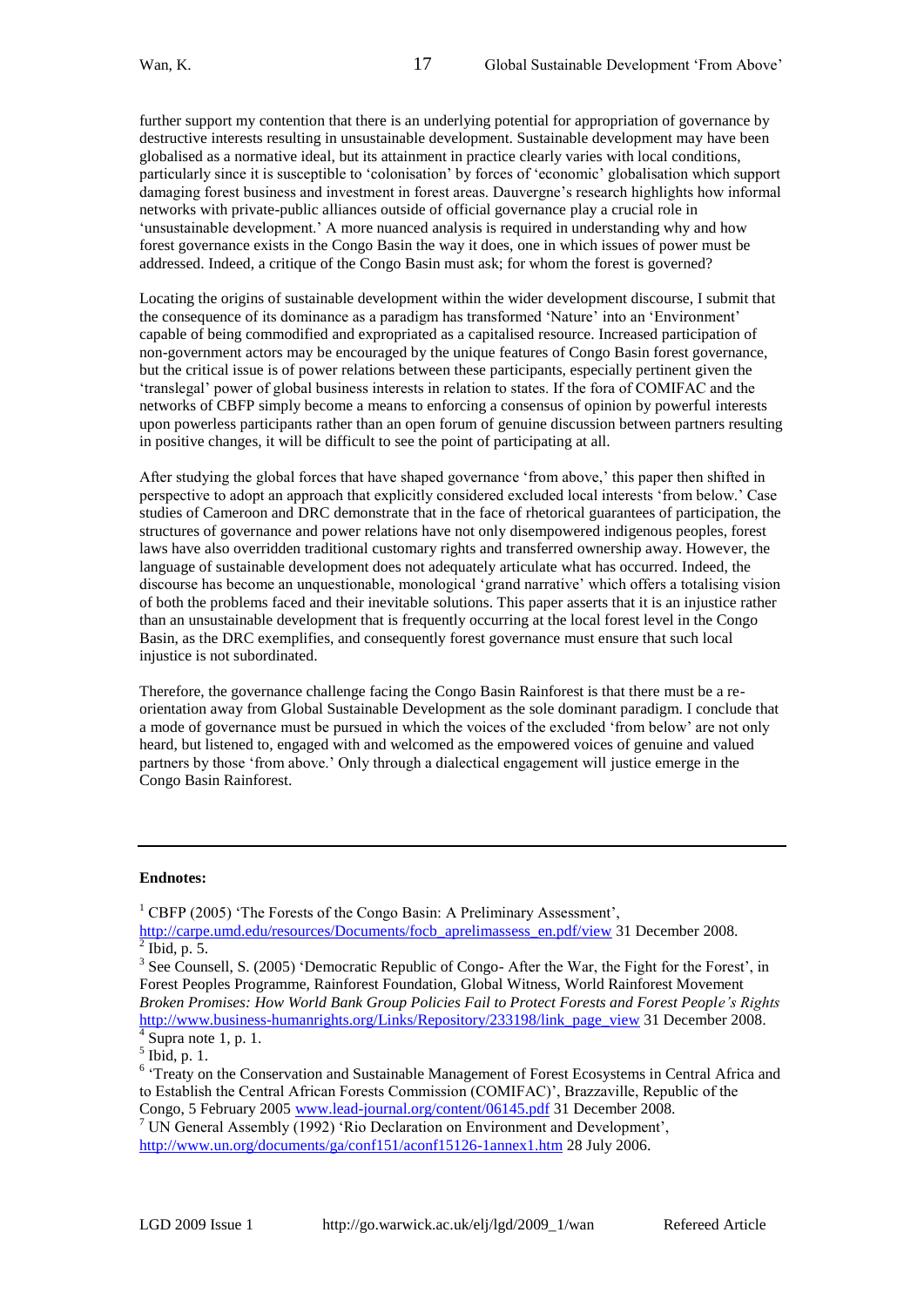<sup>8</sup> UN General Assembly (1992) 'Non-Legally Binding Authoritative Statement of Principles for a Global Consensus on the Management, Conservation and Sustainable Development of All Types of Forests',<http://www.un.org/documents/ga/conf151/aconf15126-3annex3.htm> 28 July 2006.

18

<sup>9</sup> World Commission on Environment and Development (1987) *Our Common Future* (Oxford: Oxford University Press)

<sup>10</sup> UN Department of Economic and Social Affairs (2005) 'Implementation of Proposals for Action Agreed by Intergovernmental Panel on Forests and by Intergovernmental Forum on Forests (IPF/IFF): Action for Sustainable Forest Management', [http://www.un.org/esa/forests/pdf/publications/proposals](http://www.un.org/esa/forests/pdf/publications/proposals-for-action.pdf)[for-action.pdf](http://www.un.org/esa/forests/pdf/publications/proposals-for-action.pdf) 16 August 2006.

 $11$  See ECOFAC Website < http://www.ecofac.org/ > 31 December 2008.

<sup>12</sup> See CARPE (n. d.) 'How CARPE Works' <u>http://carpe.umd.edu/how-carpe-works</u> 31 December 2008.

<sup>13</sup> First Central African Heads of States Summit on the Conservation of the Forest Ecosystems of Central Africa, Yaoundé, Cameroon, March 17<sup>th</sup> 1999.

Subcommittee on Africa of the Committee on International Relations (2003) 'Saving the Congo Basin: The Stakes, The Plan', Hearing Before the Subcommittee on Africa of the Committee on International Relations, US House of Representatives, 108th Congress, 1st Session, March 11, 2003, Serial No. 108–5, U.S. Government Printing Office, Washington

[www.foreignaffairs.house.gov/archives/108/85639.pdf](http://www.foreignaffairs.house.gov/archives/108/85639.pdf) 31 December 2008.

<sup>15</sup> COMIFAC Executive Secretariat (2004) 'Convergence Plan for the Conservation and Sustainable Management of Forest Ecosystems in Central Africa'[, http://www.cbfp.org/keydocs.html](http://www.cbfp.org/keydocs.html) 31 December 2008.

<sup>16</sup> Ibid., p.3.

<sup>17</sup> 'Treaty on the Conservation and Sustainable Management of Forest Ecosystems in Central Africa and to Establish the Central African Forests Commission (COMIFAC)', Brazzaville, Republic of the Congo, 5 February 2005 [www.lead-journal.org/content/06145.pdf](http://www.lead-journal.org/content/06145.pdf) 31 December 2008. <sup>18</sup> See Articles 6-17 of ibid.

<sup>19</sup> World Summit on Sustainable Development, Johannesburg, South Africa, 26 August-4 September 2002, see:<http://www.un.org/events/wssd/summaries/envdevj10.htm>

<sup>20</sup> See Partnerships for Sustainable Development Website, 'Congo Basin Forest Partnership', <http://webapps01.un.org/dsd/partnerships/public/partnerships/14.html> 27 August 2006.

 $21$  See Ibid. for a full list.

<sup>22</sup> Working Group on Sustainable Development Funding of the Congo Basin Forests Partnership (2006) ‗Terms of Reference for Selecting a Group of Experts for the Implementation of the Activities of the Component ‗Compensations for the Sequestration of Forest Carbon and the Clean Development Mechanism of the Kyoto Protocol in Central Africa', [http://www.cbfp.org/docs\\_gb/pfbc/cdm.pdf](http://www.cbfp.org/docs_gb/pfbc/cdm.pdf) 13 August 2006.

<sup>23</sup> CBFP (2003) 'Co-operation Framework for Partner Members of the Congo Basin Forests Partnership'[, www.cbfp.org/docs/key\\_docs/coop\\_partner\\_framework.pdf](http://www.cbfp.org/docs/key_docs/coop_partner_framework.pdf) 31 December 2008.

<sup>24</sup> Africa Forest Law Enforcement and Governance (AFLEG) 'Ministerial Declaration', Ministerial Conference 13-16 October, 2003, Yaoundé, Cameroon

[http://siteresources.worldbank.org/INTFORESTS/Resources/AFLEGMinisterialDeclaration\\_English.p](http://siteresources.worldbank.org/INTFORESTS/Resources/AFLEGMinisterialDeclaration_English.pdf) [df](http://siteresources.worldbank.org/INTFORESTS/Resources/AFLEGMinisterialDeclaration_English.pdf) 3 June 2006.

 $^{25}$  Robinson, J. (2004) 'Squaring the Circle? Some Thoughts on the Idea of Sustainable Development', *Ecological Economics* 48, pp. 369– 384.

<sup>26</sup> Byrne, J. and Glover, L. (2002) 'A Common Future or Towards a Future Commons: Globalisation and Sustainable Development Since UNCED', *International Review for Environmental Strategies* 3(1), pp. 5-25 at p. 10.

<sup>27</sup> World Commission on Environment and Development (1987) *Our Common Future* (Oxford: Oxford University Press) at p. 23.

 $28$  Ibid., p. 9.

<sup>29</sup> Redclift, M. (1987) *Sustainable Development: Exploring the Contradictions* (London: Routledge). <sup>30</sup> Haque, M. S. (2000) 'Environmental Discourse and Sustainable Development: Linkages and Limitations', *Ethics and the Environment* 5(1) pp. 3-21.

<sup>31</sup> "Johannesburg Declaration on Sustainable Development', Johannesburg, South Africa, 26 August -4 September 2002[, http://www.un.org/esa/sustdev/documents/WSSD\\_POI\\_PD/English/POI\\_PD.htm](http://www.un.org/esa/sustdev/documents/WSSD_POI_PD/English/POI_PD.htm) 31 December 2008.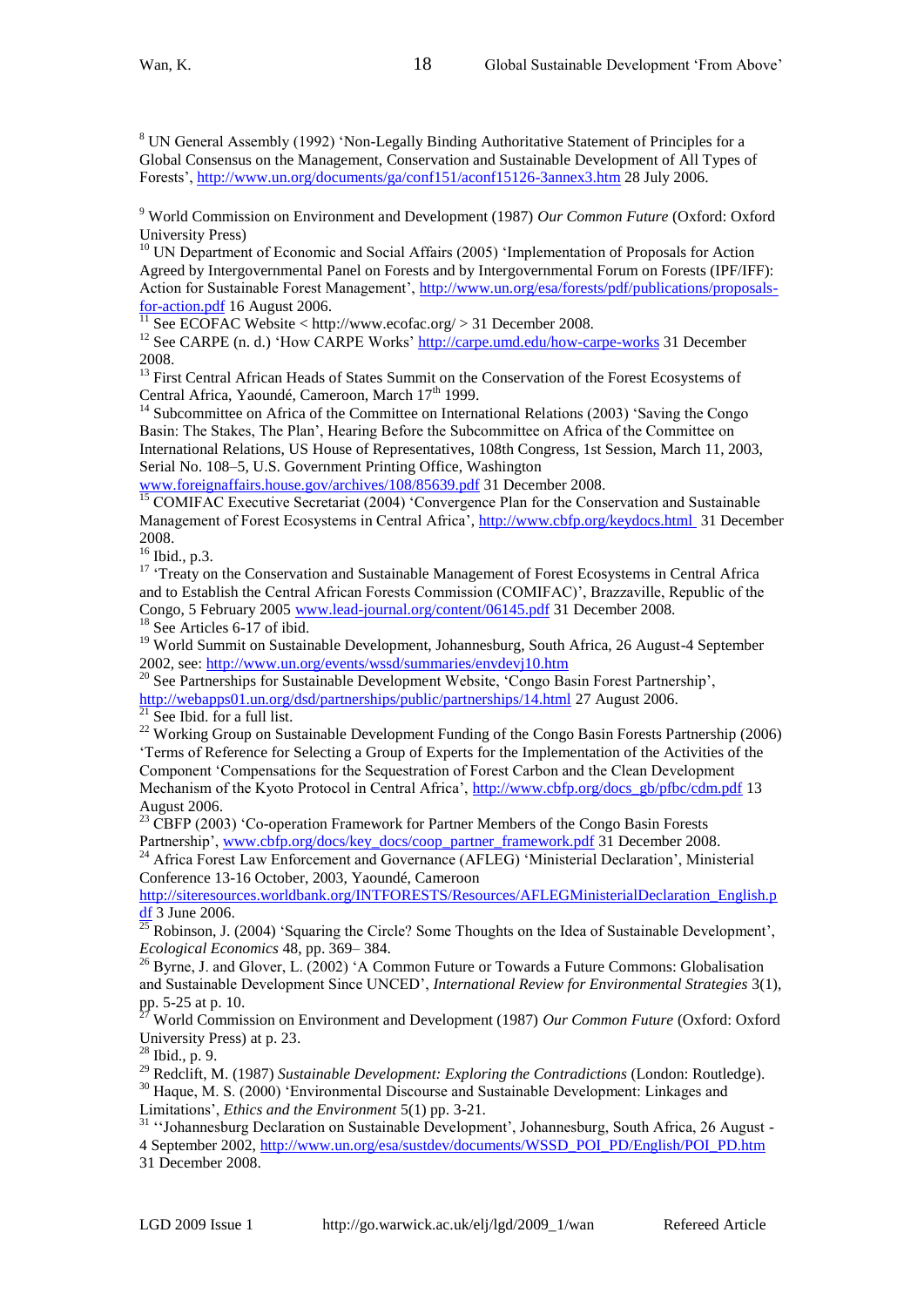$32$  Segger, M. and Khalfan, A. (2004) 'Principles of International Law Relating to Sustainable Development' in *Sustainable Development Law* (Oxford: Oxford University Press).

19

Supra note 26, p. 11.

<sup>34</sup> Ibid., p. 8 [Emphasis in original].

<sup>35</sup> Braithwaite, J. and Drahos, P. (2001) 'The Globalisation of Regulation', *The Journal of Political Philosophy* 9(1), pp.103 – 128 at p. 103.

<sup>36</sup> Santos, B. de S. (2002) *Toward a New Legal Common Sense: Law, Globalisation, and Emancipation* (London: Butterworths) at pp. 178-179.

<sup>37</sup> 'Johannesburg Declaration on Sustainable Development', Johannesburg, South Africa, 26 August - 4 September 2002, [http://www.un.org/esa/sustdev/documents/WSSD\\_POI\\_PD/English/POI\\_PD.htm](http://www.un.org/esa/sustdev/documents/WSSD_POI_PD/English/POI_PD.htm) 31 December 2008.

<sup>38</sup> Dauvergne, P. (2005b) 'Globalisation and the Environment' in Ravenhill, J. (ed.) *Global Political Economy* (Oxford: Oxford University Press) pp. 366 – 389 at p. 372.

<sup>39</sup> Supra note 35, p. 116.

<sup>40</sup> UN Department of Economic and Social Affairs (2004) 'Partnerships for Sustainable Development', Commission on Sustainable Development, [http://www.un.org/esa/sustdev/documents/docs\\_csd12.htm](http://www.un.org/esa/sustdev/documents/docs_csd12.htm)  6 December 2008.

<sup>41</sup> Commission on Global Governance (1995) *Our Global Neighbourhood* (Oxford: Oxford University Press) at p. 2.

<sup>42</sup> Kersbergen, K. V. and Waarden F. V. (2004) 'Governance as a Bridge Between Disciplines: Crossdisciplinary Inspiration Regarding Shifts in Governance and Problems of Governability, Accountability and Legitimacy', *European Journal of Political Research* 43(2), pp.143-171. <sup>43</sup> Ibid, p.152.

<sup>44</sup> Paterson, M., Humphreys, D. and Pettiford, L. (2003) 'Conceptualising Global Environmental Governance: From Interstate Regimes to Counter-Hegemonic Struggles', *Global Environmental Politics* 3(2), pp.1-10 at p. 4.

<sup>45</sup> Haas, P. M. (2004) 'Addressing the Global Governance Deficit', *Global Environmental Politics* 4(4), pp. 1-15.

<sup>46</sup> Biermann, F. (2004) 'Global Environmental Governance: Conceptualisation and Examples',  $rac{\text{http://www.glogov.org/}}{47 \text{ Vc-1}}$  $rac{\text{http://www.glogov.org/}}{47 \text{ Vc-1}}$  $rac{\text{http://www.glogov.org/}}{47 \text{ Vc-1}}$  10 August 2006.

<sup>47</sup> Vogler, J. (2000) *The Global Commons: Environmental and Technological Governance* (New York: John Wiley & Sons) at p. 17.

<sup>48</sup> Dauvergne, P. (2005a) 'The Environmental Challenge to Loggers in the Asia-Pacific: Corporate Practices in Informal Regimes of Governance', in Levy, D. L. and Newell, P. J. (eds.) *The Business of Global Environmental Governance* (Cambridge, MA: The MIT Press).

<sup>49</sup> Ibid., p. 174.

 $\overline{\phantom{a}}^{\rm 50}$ Ibid.

 $51$  Supra note 6.

<sup>52</sup> Visseren-Hamakers, I. J. and Glasbergen, P. (2006) 'Partnerships in Forest Governance', [www.whyfsc.com/uploads/universiteit\\_utrecht.pdf](http://www.whyfsc.com/uploads/universiteit_utrecht.pdf) 9 January 2009.

 $\frac{1}{53}$  Ibid., p. 8.

<sup>54</sup> Young O. R. (2002) 'Matching Institutions and Ecosystems: The Problem of Fit', <http://www2.bren.ucsb.edu/~idgec/publications/idgecpub.html> 14 August 2006.

 $55$  Folke, C., Pritchard, L., Berkes, F., Colding, J. And Svedin, U. (1998) The Problem of Fit between Ecosystems and Institutions', International Human Dimensions Programme on Global Environmental Change (IHDP) Working Paper No. 2,

<http://www2.bren.ucsb.edu/~idgec/publications/idgecscience/TheproblemofFit.pdf> 14 August 2006.

<sup>56</sup> Olsson, P., Folke, C. and Berkes, F. (2003) 'Adaptive Co-management for Building Resilience in Social-Ecological Systems[' http://www.beijer.kva.se/publications/pdf-archive/Disc175.pdf](http://www.beijer.kva.se/publications/pdf-archive/Disc175.pdf) 7 August 2006.

<sup>57</sup> Rosendo, S. (2004) ‗Multi-Scale Partnerships for Tropical Forest Governance', Centre for Social and Economic Research on the Global Environment (CSERGE) Working Paper EDM 04-08, [http://www.uea.ac.uk/env/cserge/pub/wp/edm/edm\\_2004\\_08.htm](http://www.uea.ac.uk/env/cserge/pub/wp/edm/edm_2004_08.htm) 2 July 2006.

 $\frac{58 \text{ Ibid., p. } 15.}{25.6 \text{ I}}$ 

<sup>59</sup> Ibid., p. 16.

<sup>60</sup> Humphreys, D. (2003) 'Life Protective or Carcinogenic Challenge? Global Forests Governance Under Advanced Capitalism', *Global Environmental Politics* 3(2), pp. 40-55.

<sup>61</sup> Korten D. C. (1995) *When Corporations Rule the World* (London: Earthscan).

<sup>62</sup> McMurtry, J. (1999) *The Cancer Stage of Capitalism* (London: Pluto).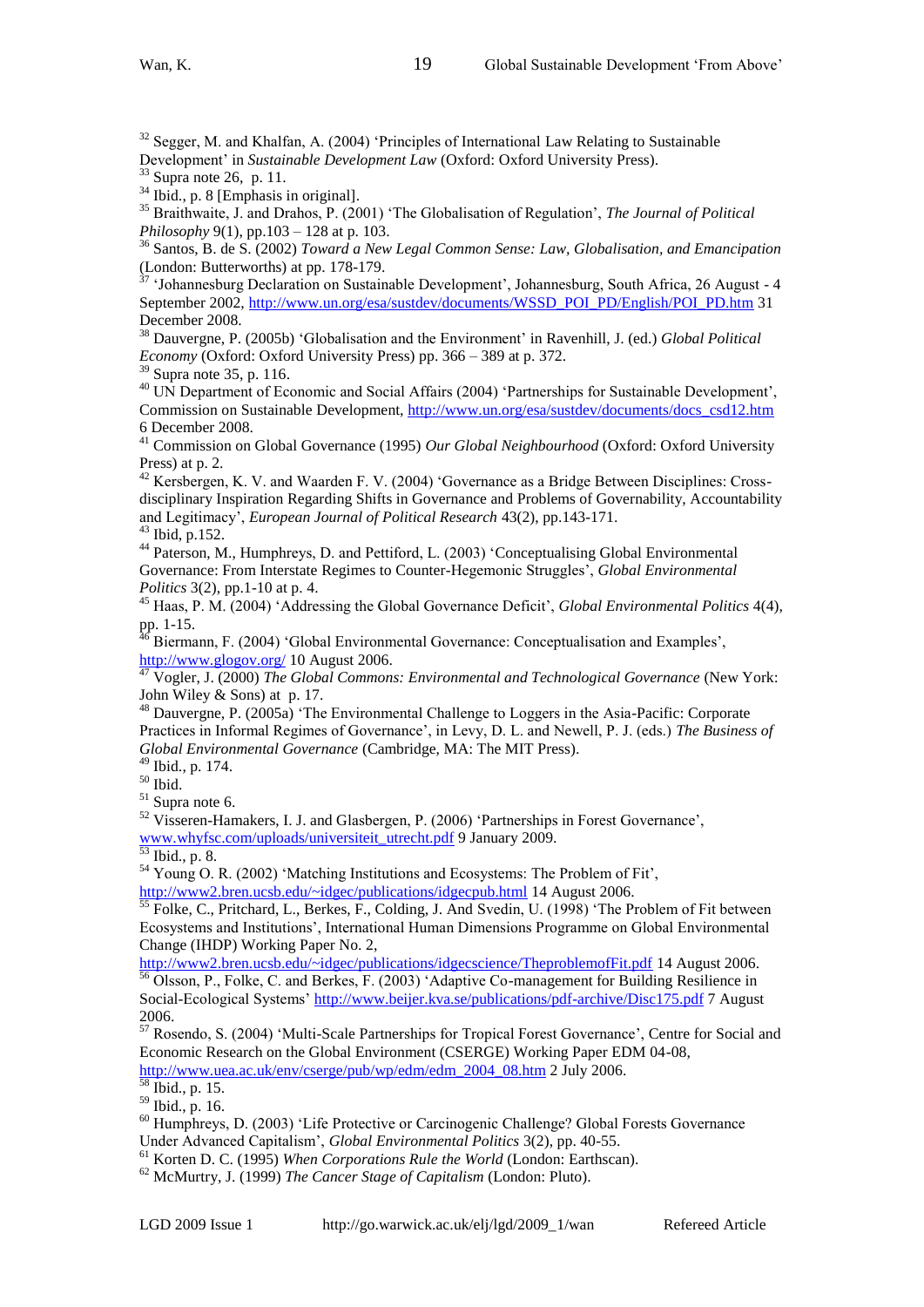<sup>63</sup> Humphreys, D. (2003) 'Life Protective or Carcinogenic Challenge? Global Forests Governance Under Advanced Capitalism', *Global Environmental Politics* 3(2), pp. 40-55 at p. 40.

<sup>64</sup> Ibid., p. 44.

<sup>65</sup> Ibid., p. 45.

<sup>66</sup> Ibid., p. 45.

<sup>67</sup> Ibid., p. 46 [emphases added by Humphreys.]

<sup>68</sup> Dauvergne, P. (2001) *Loggers and Degradation in the Asia-Pacific: Corporations and Environmental Management* (Cambridge: Cambridge University Press) at p. 10.

<sup>69</sup> Supra note 48, p. 176.

<sup>70</sup> Ibid., p. 169.

 $71$  Supra note 63, p. 47.

 $72$  Supra note 48, p. 176.

<sup>73</sup> 'Statement from NGOs Working for Sustainable Management of Forests and the Rights of Local Communities and Indigenous Peoples',

<http://www.rainforestfoundationuk.org/files/COMIFAC%20LETTER%20ENGLISH.pdf> 8 July 2006. <sup>74</sup> Supra note 3

<sup>75</sup> Colin L. Powel, former USA Secretary of State, at the launch of the CBFP at the World Summit on Sustainable Development Johannesburg, South Africa September 4, 2002

<http://www.state.gov/secretary/former/powell/remarks/2002/13258.htm> 15 July 2006. <sup>76</sup> Mies, M. and Shiva, V. (1993) *Ecofeminism* (London: Zed Books) pp. 264 – 265.

<sup>77</sup> Jenkins, M. in the Preface of White, A. and Martin, A. (2002) 'Who Owns the World's Forests? Forest Tenure and Public Forests in Transition', Centre for International Environmental Law <http://politica.era-mx.org/docs/White2002.pdf> 21 May 2006.

<sup>78</sup> Escobar, A. (1995) *Encountering Development: The Making and Unmaking of the Third World* (Princeton: Princeton University Press).

 $79$  Banerjee, S. B. (1999) 'Sustainable Development and the Reinvention of Nature', Paper presented at the Critical Management Studies Conference (Environment Stream) Manchester, UK, July 14 -16, 1999.

<sup>80</sup> Hayward, T. (1994) *Ecological Thought: An Introduction* (Cambridge: Polity Press) at p. 2. <sup>81</sup> Supra note 78, p. 196.

<sup>82</sup> Hempel, L. C. (1996) *Environmental Governance* (Washington, DC: Island Press) at p.52

<sup>83</sup> Supra note 78, p. 196.

 $84$  Supra note 79, p. 8.

85 Stewart, F. and Wang, M. (2003) 'Do PRSPs Empower Poor Countries And Disempower The World Bank, Or Is It The Other Way Round?' QEH Working Paper Series, Working Paper Number 108, University of Oxford [www.globalpolicy.org/socecon/bwi-wto/wbank/2003/10doprsps.pdf](http://www.globalpolicy.org/socecon/bwi-wto/wbank/2003/10doprsps.pdf) 7 January 2009.

<sup>86</sup>Olsson, J. and Wohlgemuth, L. (eds.) (2003) 'Dialogue in Pursuit of Development', [http://portals.wdi.wur.nl/files/docs/msp/study2003\\_2.pdf](http://portals.wdi.wur.nl/files/docs/msp/study2003_2.pdf) 15 May 2006.

<sup>87</sup> Beck, U. (2005) *Power in the Global Age: A New Global Political Economy*, Translated by Cross, K. (Cambridge: Polity) at p. 53.

 $\delta$  Ibid., pp. 72-73

89 World Bank (2006) 'Strengthening Forest Law Enforcement and Governance: Addressing a Systematic Constraint to Sustainable Development',<http://go.worldbank.org/P5NVQ7Y0M0>7 January 2009.

<sup>90</sup> Centre for Environment and Development, Rainforest Foundation, Forests Monitor (eds.) (2003) ‗Forest Management Transparency, Governance, and the Law: Case Studies from the Congo Basin', Prepared for the Ministerial Conference on Africa Forest Law Enforcement and Governance (AFLEG), Yaoundé, October 13-16, 2003.

<http://www.rainforestfoundationuk.org/files/AFLEG%20report%20final%20-%20Eng.pdf> 8 July 2006. <sup>91</sup> Santos, B. de S. and Rodriguez-Garavito, C. (eds.) (2005) *Law and Globalisation from Below: Towards a Cosmopolitan Legality* (Cambridge: Cambridge University Press) at p. 9.

 $92$  Supra note 6

<sup>93</sup> 'Statement from NGOs Working for Sustainable Management of Forests and the Rights of Local Communities and Indigenous Peoples',

<http://www.rainforestfoundationuk.org/files/COMIFAC%20LETTER%20ENGLISH.pdf> 8 July 2006.  $\frac{94}{94}$  Colchester, M. et. al. (2006) 'Justice in the Forest: Rural Livelihoods and Forest Law Enforcement', [http://www.illegal-logging.info/textonly/papers/CIFOR\\_Justice\\_in\\_the\\_Forest.pdf](http://www.illegal-logging.info/textonly/papers/CIFOR_Justice_in_the_Forest.pdf) 26 May 2006.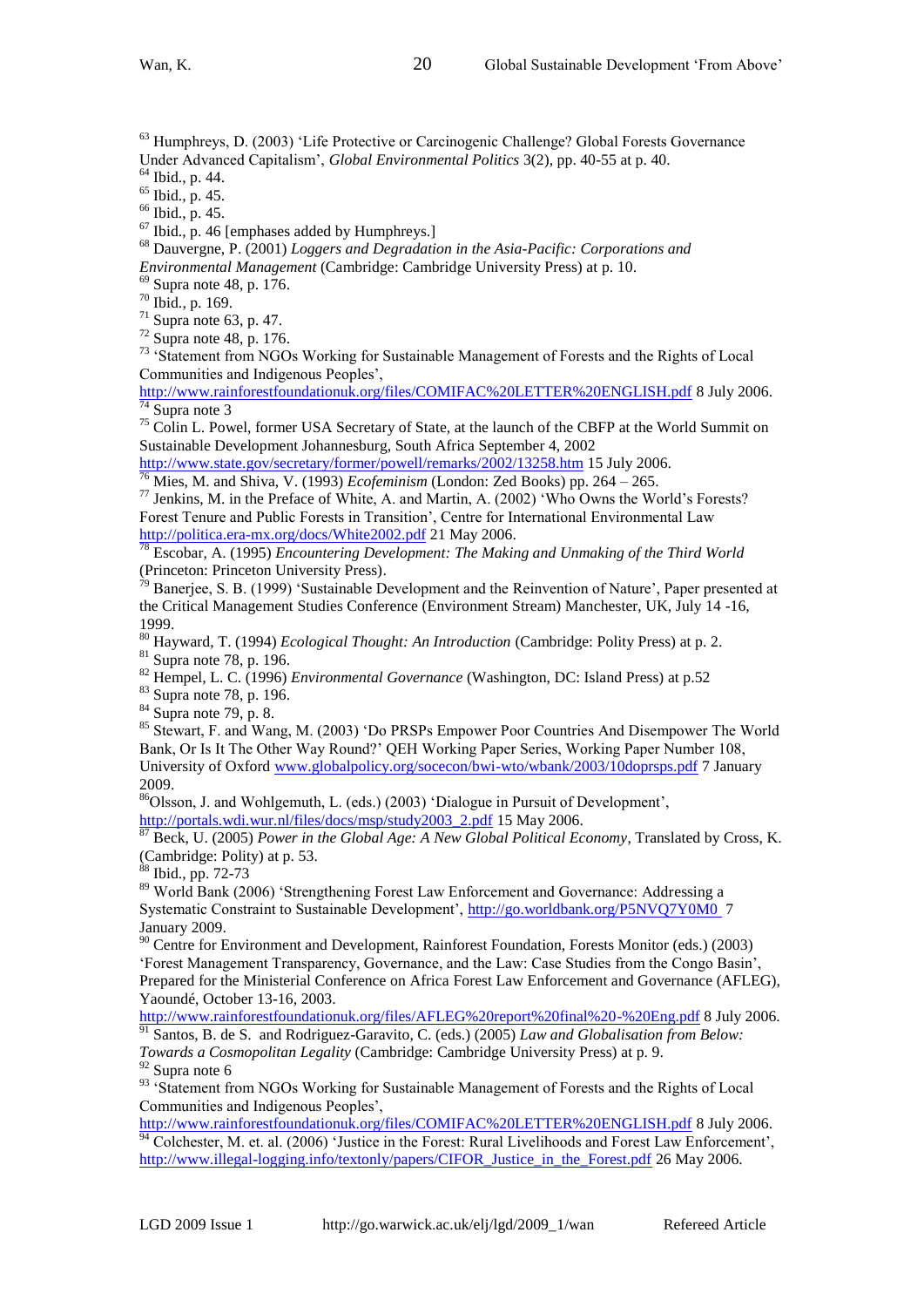<sup>95</sup> Hoare A. L. (2006) 'Divided Forests: Towards Fairer Zoning of Forests Lands',

<http://www.rainforestfoundationuk.org/files/Dividedforestsfinal.pdf> 17th July 2006.

Nguiffo, S. (2003) 'Forestry Law and the Marginalisation of Pygmy Populations' in supra note 88.

 $97$  Djoh, E. 'Land Ownership in Cameroon : Legal opportunities and Constraints of the Baka

21

‗Pygmies'', in supra note 88.

<sup>98</sup> Supra note 96, pp. 28-30.

<sup>99</sup> Diaw, C., Jum, C., Nguiebouri, J., and Zoa, M. (2007) 'Building Broad-based Partnership for Sustainable Forest Management: the Model Forest Experience in Cameroon', *International Journal of Environmental Studies* 64(5), pp. 625 – 641.

 $100$  Ibid.

 $101$  Supra note 3, p. 14

<sup>102</sup> Muley, M., Sinafasi, A. and Pacifique, M. 'Forest Governance and Pygmy People Access of Pygmy Indigenes to Land: The Case of Pygmies Rejected from the Kahuzi-Biega National Park, South-Kivu, Eastern DRC', in supra note 88

 $103$  Ibid

<sup>104</sup> Ibid., p. 18

<sup>105</sup> See Isikimo, B. N. 'Implementation of the Congolese Forestry Code: The Case of Provisions Relating to Local Communities', in supra note 88.

<sup>106</sup> Low, N. and Gleeson, B. (1998) Justice, Society and Nature: An Exploration of Political Ecology (London: Routledge) at p. 2.

<sup>107</sup> Ibid., Chapter 6, pp. 133-158

<sup>108</sup> Rawls, J. (1971*) A Theory of Justice* (Oxford: Oxford University Press).

<sup>109</sup> Beitz, C. R. (1979) *Political Theory and International Relations* (Princeton: Princeton University Press).

<sup>110</sup> Pogge, T. (2002) *World Poverty and Human Rights* (Cambridge: Polity Press).

 $111$  Supra note 108

<sup>112</sup> Walzer, M. (1983) *Spheres of Justice: A Defence of Pluralism and Equality* (Oxford: Blackwell) at p. 6

<sup>113</sup> Young, I. M. (1990) *Justice and the Politics of Difference* (Princeton, NJ: Princeton University Press) at p. 3.

<sup>114</sup> Honneth, A. (1992) 'Integrity and Disrespect: Principles of a Conception of Morality Based on the Theory of Recognition', *Political Theory* 20(2), pp. 187-20 at p. 190.

<sup>115</sup> Schlosberg, D. (2003) 'The Justice Of Environmental Justice: Reconciling Equity, Recognition, and Participation in a Political Movement', in Light, A. and De-Shalit, A. (eds.) *Moral and Political Reasoning in Environmental Practice* (London: MIT Press) at p. 96.

 $116$  See ibid.

<sup>117</sup> Supra note 106, at p. 14, quoting Jacobs, M. (1991) *The Green Economy, Environment, Sustainable Development and the Politics of the Future* (London: Pluto Press).

<sup>118</sup> Langhelle, O. (2000) 'Sustainable Development and Social Justice: Expanding the Rawlsian Framework of Global Justice', *Environmental Values* 9(3), pp. 295-323.

<sup>119</sup> Dobson, A. (1998) *Justice and the Environment: Conceptions of Environmental Sustainability and Theories of Distributive Justice* (Oxford: Oxford University Press) at p. 241.

<sup>120</sup> Sachs, W (1999) *Planet Dialectics: Explorations in Environment and Development* (London: Zed Books) at p. 159

 $121$  Supra note 119

 $122$  Garre, A. (2001) 'An Environmentalist Grand Narrative' in Gleeson, B. and Low, N. (eds.) *Governing for the Environment: Global Problems, Ethics and Democracy* (Basingstoke: Palgrave).

<sup>123</sup> CAMV, ARAP, CPAKI/RDC, APDMAC, SIPA, UEFA, FPP (2006) 'Persistent and Pervasive Racial Discrimination Against Indigenous Peoples in the Democratic Republic of Congo',

[http://www.forestpeoples.org/documents/africa/drc\\_cerd\\_jun06\\_eng.pdf](http://www.forestpeoples.org/documents/africa/drc_cerd_jun06_eng.pdf) 11 August 2006.  $\frac{124}{124}$ Supra note 98, p. 17

 $125$  Ibid., p. 17

 $126$  Supra note 123, p. 11

<sup>127</sup> ACHPR (2005) <sup>2</sup>Report of the African Commission's Working Group of Experts on Indigenous Populations/Communities[' http://www.ipacc.org.za/](http://www.ipacc.org.za/) 24 June 2006 at p. 36.

 $128$  Supra note 123, p. 17

<sup>129</sup> Ibid., p. 18

<sup>130</sup> See supra note 127

<sup>131</sup> Supra note 122, p. 114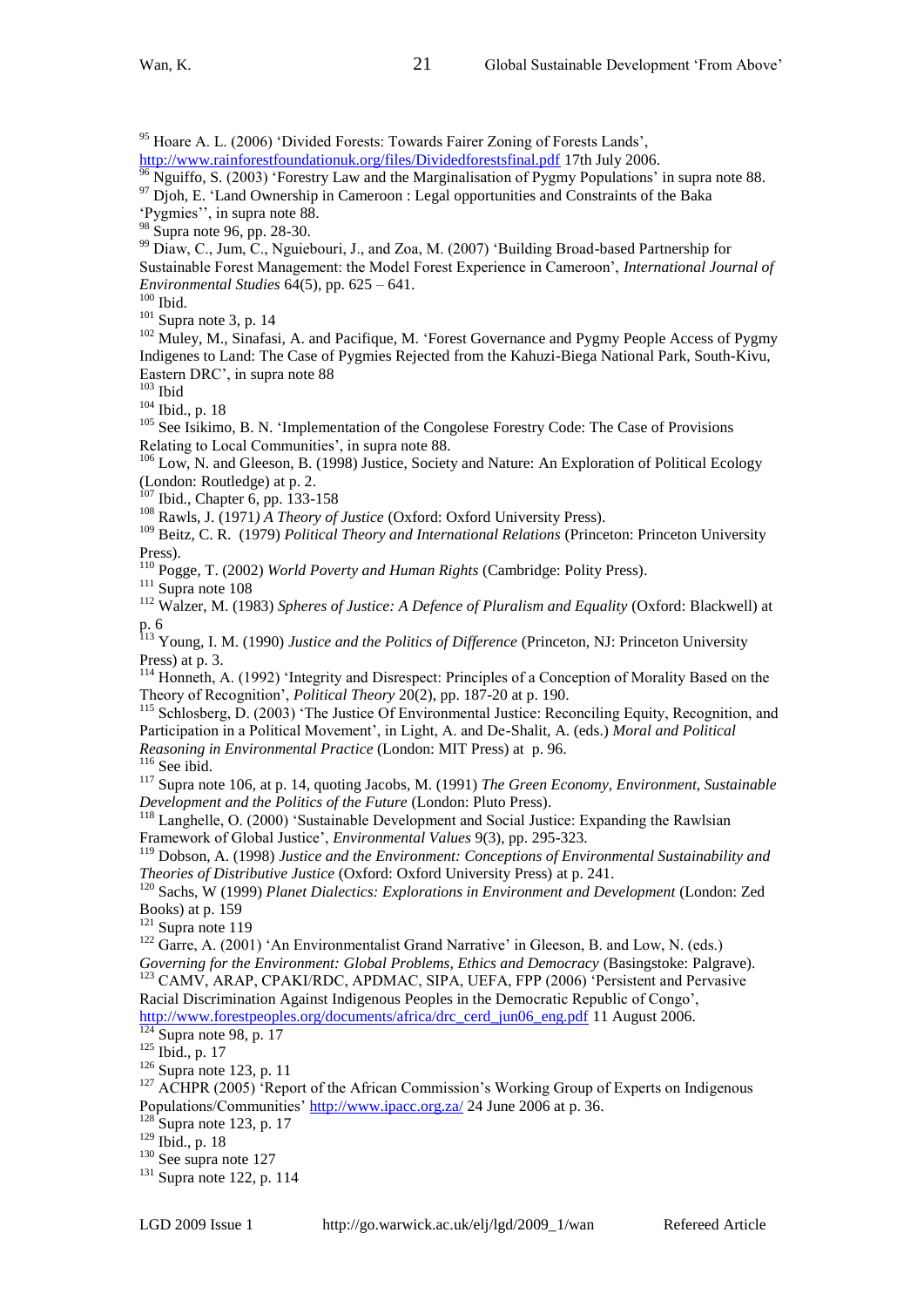<sup>132</sup> Ibid, p. 115  $133$  Supra note 106, p. 100

#### **References:**

ACHPR (2005) 'Report of the African Commission's Working Group of Experts on Indigenous Populations/Communities[' http://www.ipacc.org.za/](http://www.ipacc.org.za/) 24 June 2006.

Adger, W. N., Brown, K., Fairbass, J., Jordan, A., Paavola, J., Rosendo, S., and Seyfang, G. (2002) ‗Governance for Sustainability: Towards a ‗Thick' Understanding of Environmental Decision-Making', [http://www.uea.ac.uk/env/cserge/pub/wp/edm/edm\\_2002\\_04.htm](http://www.uea.ac.uk/env/cserge/pub/wp/edm/edm_2002_04.htm) 27 July 2006.

Anaya, S. J., Gracey, M. and Alvarado, L. (2005) ‗The Rights of the Pygmy People in the Republic of Congo: The International Legal Context', [http://www.rainforestfoundationuk.org/files/l%20Legal%20Context%20-%20IPLP%20AZ%20\\_2\\_.pdf](http://www.rainforestfoundationuk.org/files/l%20Legal%20Context%20-%20IPLP%20AZ%20_2_.pdf) 24 June 2006.

Baker, M., Clausen, R., Kanaan, R., N'Goma, M., Roule, T., and Thomson, J. 'Conflict Timber: Dimensions of the Problem in Asia and Africa', <http://www.rainforestfoundationuk.org/files/ARD%20report%20vol3afr.pdf> 3 June 2006.

Banerjee, S. B. (1999) 'Sustainable Development and the Reinvention of Nature', Paper presented at the Critical Management Studies Conference (Environment Stream) Manchester, UK, July 14 -16, 1999.

Bass, S. and Guéneau, S. (2007) ‗Global Forest Governance: Effectiveness, Fairness and Legitimacy of Market-Driven Approaches', in Thoyer, S. and Martimort-Asso, B. (eds.) *Participation for Sustainability in Trade* (London: Ashgate).

Beck, U. (2005) *Power in the Global Age: A New Global Political Economy*, Translated by Cross, K. (Cambridge: Polity).

Beitz, C. R. (1979) *Political Theory and International Relations* (Princeton: Princeton University Press).

Berkes, F. (2002) 'Cross-Scale Institutional Linkages: Perspectives From the Bottom-up' in Ostrom, E., Dietz, T., Dolsak, N., Stern, P. C., Stonich, S., and Weber, E. U. (eds.) *The Drama of the Commons* (Washington DC: National Academy Press) pp. 293-322.

Biermann, F. (2004) ‗Global Environmental Governance: Conceptualisation and Examples', <http://www.glogov.org/> 10 August 2006.

Braithwaite, J. and Drahos, P. (2001) ‗The Globalisation of Regulation', *The Journal of Political Philosophy* 9(1), pp.103 – 128.

Bryant, B. (ed.) (1995) *Environmental Justice: Issues, Policies, and Solutions* (Washington DC: Island Press)

Byrne, J. and Glover, L. (2002) ‗A Common Future or Towards a Future Commons: Globalisation and Sustainable Development Since UNCED', *International Review for Environmental Strategies* 3(1), pp. 5-25.

CAMV, ARAP, CPAKI/RDC, APDMAC, SIPA, UEFA, FPP (2006) ‗Persistent and Pervasive Racial Discrimination Against Indigenous Peoples in the Democratic Republic of Congo', [http://www.forestpeoples.org/documents/africa/drc\\_cerd\\_jun06\\_eng.pdf](http://www.forestpeoples.org/documents/africa/drc_cerd_jun06_eng.pdf) 11 August 2006.

Castells, M. (ed.) (2004) *The Network Society: A Cross-Cultural Perspective* (Cheltenham: Edward Elgar).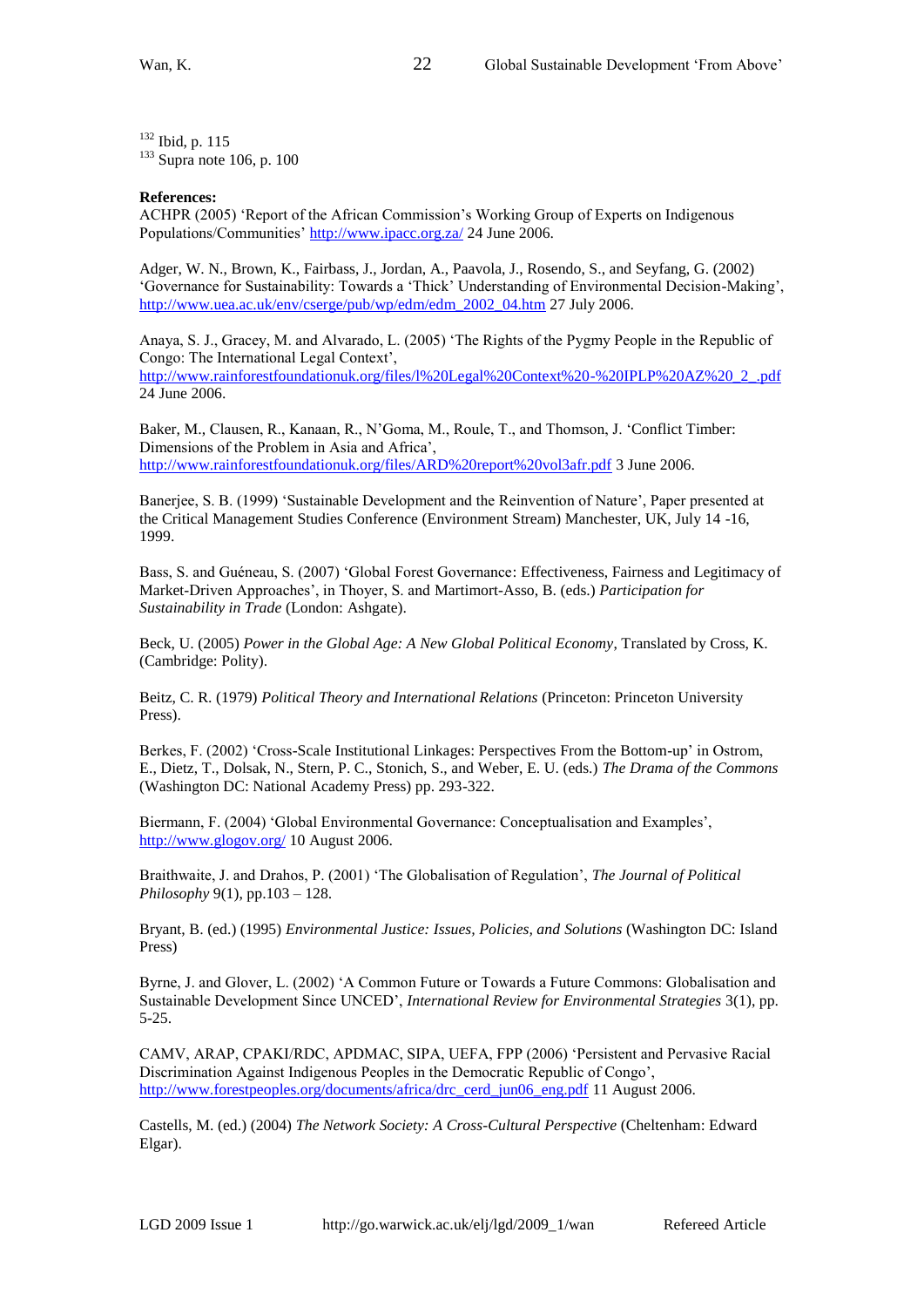CBFP (2005) 'The Forests of the Congo Basin: A Preliminary Assessment', [http://carpe.umd.edu/resources/Documents/focb\\_aprelimassess\\_en.pdf/view](http://carpe.umd.edu/resources/Documents/focb_aprelimassess_en.pdf/view) 31 December 2008.

23

CBFP (2003) ‗Co-operation Framework for Partner Members of the Congo Basin Forests Partnership', [www.cbfp.org/docs/key\\_docs/coop\\_partner\\_framework.pdf](http://www.cbfp.org/docs/key_docs/coop_partner_framework.pdf) 31 December 2008.

Centre for Environment and Development, Rainforest Foundation, Forests Monitor (eds.) (2003) ‗Forest Management Transparency, Governance, and the Law: Case Studies from the Congo Basin', Prepared for the Ministerial Conference on Africa Forest Law Enforcement and Governance (AFLEG), Yaounde, October 13-16, 2003.

<http://www.rainforestfoundationuk.org/files/AFLEG%20report%20final%20-%20Eng.pdf> 8 July 2006.

Chambers, W. B. and Green, J. F. (eds.) (2005) *Reforming International Environmental Governance: From Institutional Limits to Innovative Reforms* (New York: United Nations University Press).

Clark, W. and Munn, T. (eds.) (1986) Ecologically Sustainable Development of the Biosphere (Cambridge: Cambridge University Press).

Colchester, M. (2003) 'Salvaging Nature Indigenous Peoples, Protected Areas and Biodiversity Conservation',<http://www.ikap-mmsea.org/document%20new/colchester.pdf> 28 May 2006.

Colchester, M. et. al. (2006) ‗Justice in the Forest: Rural Livelihoods and Forest Law Enforcement', [http://www.illegal-logging.info/textonly/papers/CIFOR\\_Justice\\_in\\_the\\_Forest.pdf](http://www.illegal-logging.info/textonly/papers/CIFOR_Justice_in_the_Forest.pdf) 26 May 2006.

COMIFAC Executive Secretariat (2004) ‗Convergence Plan for the Conservation and Sustainable Management of Forest Ecosystems in Central Africa',<http://www.cbfp.org/keydocs.html>31 December 2008.

Commission on Global Governance (1995) *Our Global Neighbourhood* (Oxford: Oxford University Press).

Connelly, J. and Smith, G. (1999) *Politics and the Environment: From Theory to Practice* (London: Routledge).

Cooper D. E. and Palmer J. A. (eds.) (1995) *Just Environments: Intergenerational, International and Interspecies Issues* (London: Routledge).

Counsell, S. (2005) 'Democratic Republic of Congo- After the War, the Fight for the Forest', in Forest Peoples Programme, Rainforest Foundation, Global Witness, World Rainforest Movement *Broken Promises: How World Bank Group Policies Fail to Protect Forests and Forest People's Rights* [http://www.business-humanrights.org/Links/Repository/233198/link\\_page\\_view](http://www.business-humanrights.org/Links/Repository/233198/link_page_view) 31 December 2008.

Counsell, S. and Long, C. (2003) ‗Forest Law Enforcement and Governance: Rights and Poverty Alleviation in the Congo Basin', [http://www.rainforestfoundationuk.org/s-](http://www.rainforestfoundationuk.org/s-Forest%20Law%20Rights%20and%20Poverty)[Forest%20Law%20Rights%20and%20Poverty](http://www.rainforestfoundationuk.org/s-Forest%20Law%20Rights%20and%20Poverty) 3 May 2006.

Cordonier, M. and Khalfan, A. (2004) *Sustainable Development Law* (Oxford: Oxford University Press).

Dauvergne, P. (1998) 'Corporate Power in the Forests of the Solomon Islands', [http://www.politics.ubc.ca/fileadmin/template/main/images/departments/poli\\_sci/Faculty/dauvergne/Pa](http://www.politics.ubc.ca/fileadmin/template/main/images/departments/poli_sci/Faculty/dauvergne/PacificAffairs1999.pdf) [cificAffairs1999.pdf](http://www.politics.ubc.ca/fileadmin/template/main/images/departments/poli_sci/Faculty/dauvergne/PacificAffairs1999.pdf) 2 August 2006.

Dauvergne, P. (2001) *Loggers and Degradation in the Asia-Pacific: Corporations and Environmental Management* (Cambridge: Cambridge University Press).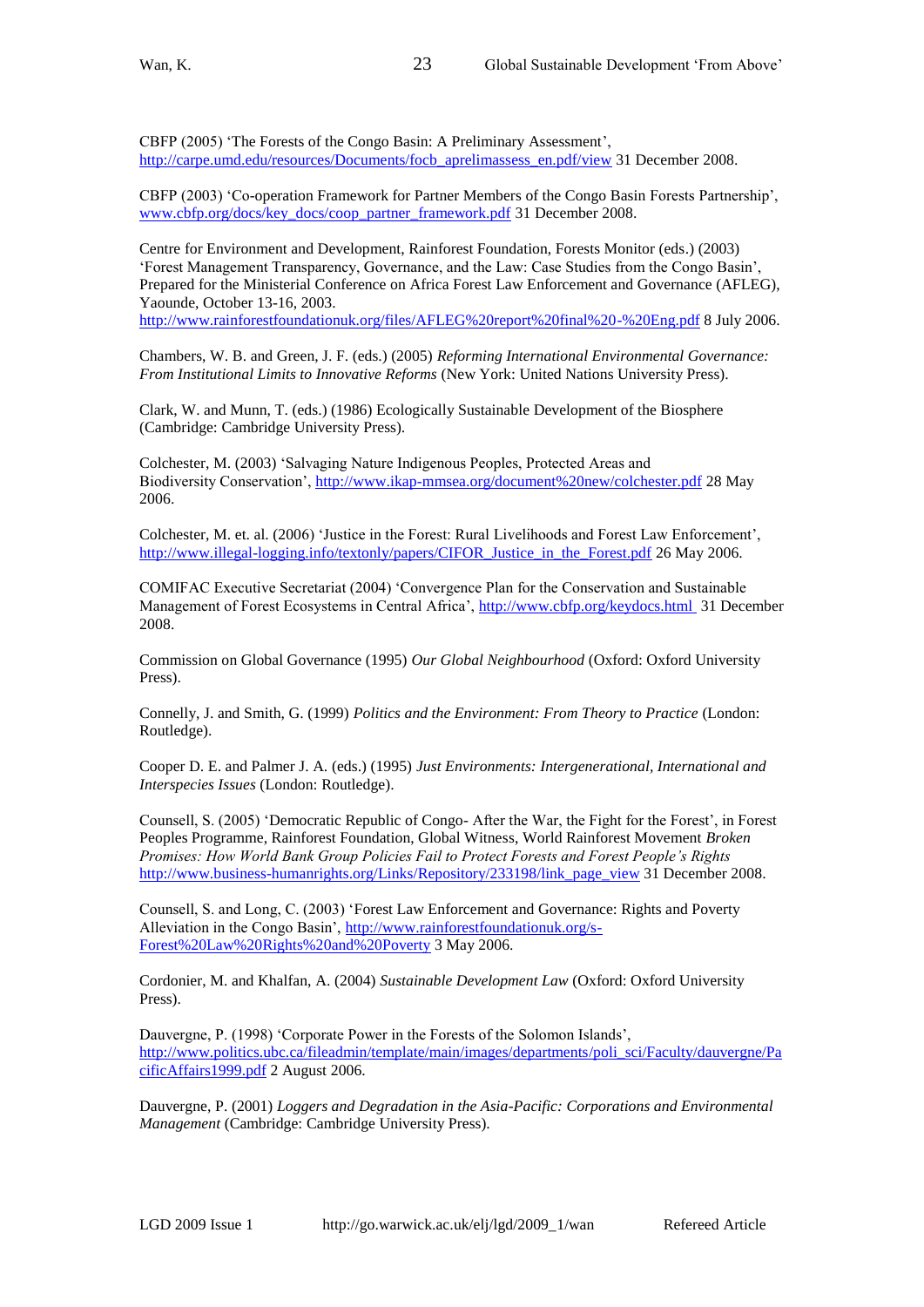Dauvergne, P. (2005a) 'The Environmental Challenge to Loggers in the Asia-Pacific: Corporate Practices in Informal Regimes of Governance', in Levy, D. L. and Newell, P. J. (eds.) *The Business of Global Environmental Governance* (Cambridge, MA: The MIT Press)

Dauvergne, P. (2005b) ‗Globalisation and the Environment' in Ravenhill, J. (ed.) *Global Political Economy* (Oxford: Oxford University Press) pp. 366 – 389*.*

Diaw, C., Jum, C., Nguiebouri, J., and Zoa, M. (2007) ‗Building Broad-based Partnership for Sustainable Forest Management: the Model Forest Experience in Cameroon', *International Journal of Environmental Studies* 64(5), pp. 625 – 641.

Dingwerth, K. (2005) 'The Democratic Legitimacy of Public-Private Rule Making: What Can We Learn from the World Commission on Dams?' *Global Governance* 11, pp. 65-83.

Dobson, A. (1998) *Justice and the Environment: Conceptions of Environmental Sustainability and Theories of Distributive Justice* (Oxford: Oxford University Press).

Dobson, A. (Ed.) (1999) *Fairness and Futurity: Essays on Environmental Sustainability and Social Justice* (Oxford: Oxford University Press).

Economic Commission for Africa (2005) 'Report on the Follow-up to the Implementation of the Outcomes of the World Summit on Sustainable Development', [http://www.uneca.org/eca\\_resources/Major\\_ECA\\_Websites/csd/ReportonWSSD-ECA-SDD-CSD.pdf](http://www.uneca.org/eca_resources/Major_ECA_Websites/csd/ReportonWSSD-ECA-SDD-CSD.pdf) 10 May 2006.

Escobar, A. (1995) *Encountering Development: The Making and Unmaking of the Third World* (Princeton: Princeton University Press).

EU Forest Watch (2003) ‗ALA Reform: Flexibility But No Accountability', <http://www.fern.org/pubs/fw/fw720303.pdf> 27 May 2006.

Falkner, R. (2005) ‗American Hegemony and the Global Environment', *International Studies Review* 7(4), pp. 585–599.

Ferre, F. and Hartel, P. (eds.) (1994) *Ethics and Environmental Policy: Theory Meets Practice* (London: The University of Georgia Press).

Folke, C., Pritchard, L., Berkes, F., Colding, J. And Svedin, U. (1998) ‗The Problem of Fit between Ecosystems and Institutions', International Human Dimensions Programme on Global Environmental Change (IHDP) Working Paper No. 2,

<http://www2.bren.ucsb.edu/~idgec/publications/idgecscience/TheproblemofFit.pdf> 14 August 2006.

Forest Peoples Programme, Rainforest Foundation, Global Witness, World Rainforest Movement (2005) 'Broken Promises: How World Bank Group Policies Fail to Protect Forests and Forest Peoples' Rights',<http://www.rainforestfoundationuk.org/s-Broken%20Promises> 14 July 2006.

Garre, A. (2001) 'An Environmentalist Grand Narrative' in Gleeson, B. and Low, N. (eds.) *Governing for the Environment: Global Problems, Ethics and Democracy* (Basingstoke: Palgrave).

Gleeson, B. and Low, N. (eds.)(2001) *Governing for the Environment: Global Problems, Ethics and Democracy* (Basingstoke: Palgrave).

Haque, M. S. (2000) 'Environmental Discourse and Sustainable Development: Linkages and Limitations', *Ethics and the Environment* 5(1) pp. 3-21.

Haas, P. M. (2004) ‗Addressing the Global Governance Deficit', *Global Environmental Politics* 4(4), pp. 1-15.

Hayward, T. (1994) *Ecological Thought: An Introduction* (Cambridge: Polity Press).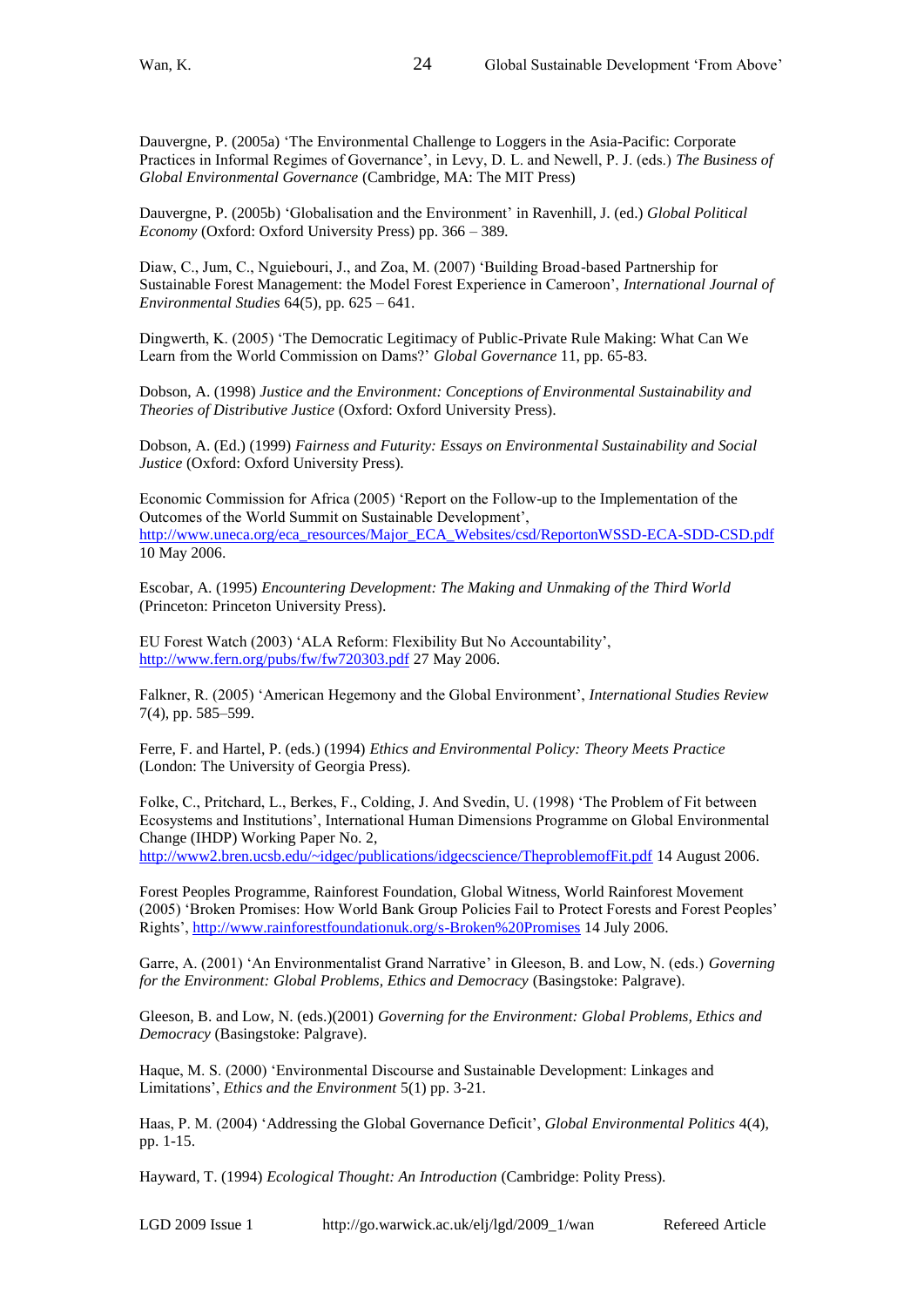Hempel, L. C. (1996) *Environmental Governance* (Washington, DC: Island Press).

Hoare A. L. (2006) 'Divided Forests: Towards Fairer Zoning of Forests Lands', <http://www.rainforestfoundationuk.org/files/Dividedforestsfinal.pdf> 17th July 2006.

Honneth, A. (1992) 'Integrity and Disrespect: Principles of a Conception of Morality Based on the Theory of Recognition', *Political Theory* 20(2), pp. 187-201.

Humphreys, D. (2003) ‗Life Protective or Carcinogenic Challenge? Global Forests Governance Under Advanced Capitalism', *Global Environmental Politics* 3(2), pp. 40-55.

Jackson, D. (2004) 'Implementation of International Commitments on Traditional Forest-Related Knowledge: Indigenous peoples' Experiences in Central Africa', [http://www.forestpeoples.org/documents/africa/tfrk\\_expert\\_mtg\\_oct04\\_eng.pdf](http://www.forestpeoples.org/documents/africa/tfrk_expert_mtg_oct04_eng.pdf) 24 May 2006.

Kersbergen, K. V. and Waarden F. V. (2004) 'Governance as a Bridge Between Disciplines: Crossdisciplinary Inspiration Regarding Shifts in Governance and Problems of Governability, Accountability and Legitimacy', *European Journal of Political Research* 43(2), pp.143-171.

Korten, D. C. (1995) *When Corporations Rule the World* (London: Earthscan).

Lafferty, W. M. (1999) 'Introduction: The Pursuit of Sustainable Development - Concepts, Policies and Arenas', *International Political Science Review*, 20(2), pp. 123–128.

Langhelle, O. (2000) 'Sustainable Development and Social Justice: Expanding the Rawlsian Framework of Global Justice', *Environmental Values* 9(3), pp. 295-323.

Low, N. and Gleeson, B. (1998) Justice, Society and Nature: An Exploration of Political Ecology (London: Routledge).

McMurtry, J. (1999) *The Cancer Stage of Capitalism* (London: Pluto)

Mies, M. and Shiva, V. (1993) *Ecofeminism* (London: Zed Books).

Mokombo, T. (2003) 'Saving the Congo Basin Forests', Testimony of the Senior Program Officer for the World Wildlife Fund-US before the Subcommittee on African Affairs of the United States Senate Foreign Relations Committee, July 24, 2003, accessed on 25/07/06 from URL: <http://www.senate.gov/~foreign/testimony/2003/MokomboTestimony030724.pdf>

Olsson, J. and Wohlgemuth, L. (eds.) (2003) ‗Dialogue in Pursuit of Development', [http://portals.wdi.wur.nl/files/docs/msp/study2003\\_2.pdf](http://portals.wdi.wur.nl/files/docs/msp/study2003_2.pdf) 15 May 2006.

Olsson, P., Folke, C. and Berkes, F. (2003) ‗Adaptive Co-management for Building Resilience in Social-Ecological Systems[' http://www.beijer.kva.se/publications/pdf-archive/Disc175.pdf](http://www.beijer.kva.se/publications/pdf-archive/Disc175.pdf) 7 August 2006.

Oyono, P. R. (2005) ‗Profiling Local-Level Outcomes of Environmental Decentralizations: The Case of Cameroon's Forests in the Congo Basin', *The Journal of Environment & Development*, 14(3), pp. 317-337.

Paavola, J. (2003) 'Environmental Justice and Governance: Theory and Lessons from the Implementation of the European Union's Habitats Directive', CSERGE Working Paper EDM 03-05, [www.uea.ac.uk/env/cserge/pub/wp/edm/edm\\_2003\\_05.pdf](http://www.uea.ac.uk/env/cserge/pub/wp/edm/edm_2003_05.pdf) 15 March 2009.

Paterson, M., Humphreys, D. and Pettiford, L. (2003) 'Conceptualising Global Environmental Governance: From Interstate Regimes to Counter-Hegemonic Struggles', *Global Environmental Politics* 3(2), pp.1-10.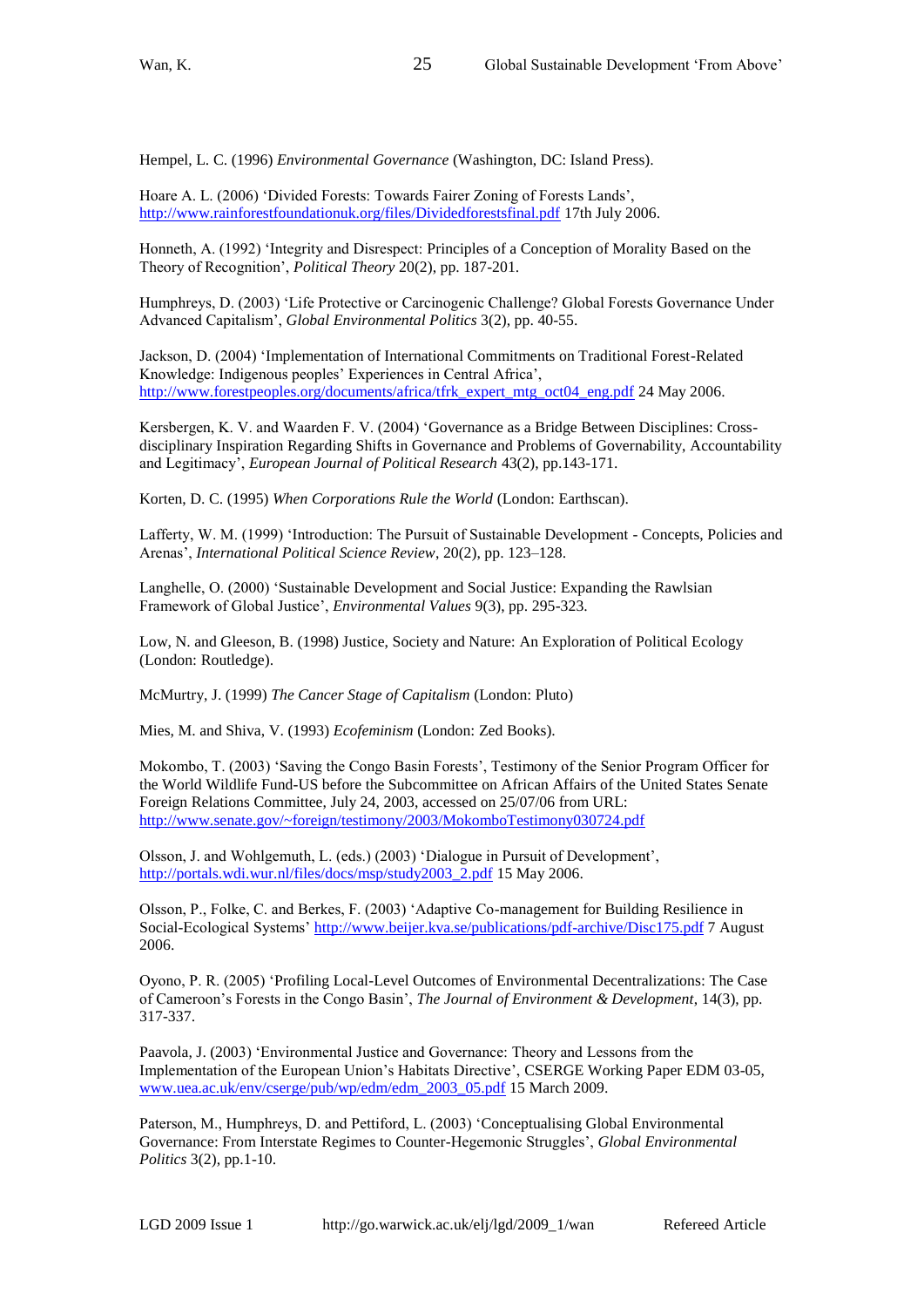Pogge, T. (2002) *World Poverty and Human Rights* (Cambridge: Polity Press).

26

Rawls, J. (1971) *A Theory of Justice* (Oxford: Oxford University Press).

Rawls, J. (1999) *The Law of Peoples* (London: Harvard University Press).

Redclift, M. (1987) *Sustainable Development: Exploring the Contradictions* (London: Routledge).

Robinson, J. (2004) 'Squaring the Circle? Some Thoughts on the Idea of Sustainable Development', *Ecological Economics* 48, pp. 369– 384.

Rosenau, J. N. (2000) ‗Change, Complexity and Governance in Globalising Space' in Pierre, J. (ed.) *Debating Governance: Authority, Steering and Democracy* (Oxford: Oxford University Press).

Rosendo, S. (2003) ‗Evolving Participatory Institutions for Tropical Forest Management: Adaptations and Change in the Context of Extractive Reserves in Brazilian Amazonia', CSERGE Working Paper EDM 03-11, [http://www.uea.ac.uk/env/cserge/pub/wp/edm/edm\\_2003\\_11.htm](http://www.uea.ac.uk/env/cserge/pub/wp/edm/edm_2003_11.htm) 2 July 2006.

Rosendo, S. (2004) 'Multi-Scale Partnerships for Tropical Forest Governance', Centre for Social and Economic Research on the Global Environment (CSERGE) Working Paper EDM 04-08, [http://www.uea.ac.uk/env/cserge/pub/wp/edm/edm\\_2004\\_08.htm](http://www.uea.ac.uk/env/cserge/pub/wp/edm/edm_2004_08.htm) 2 July 2006.

Sachs, W (1999) *Planet Dialectics: Explorations in Environment and Development* (London: Zed Books).

Santos, B. de S. (2002) *Toward a New Legal Common Sense: Law, Globalisation, and Emancipation* (London: Butterworths).

Santos, B. de S. and Rodriguez-Garavito, C. (eds.) (2005) *Law and Globalisation from Below: Towards a Cosmopolitan Legality* (Cambridge: Cambridge University Press).

Subcommittee on Africa of the Committee on International Relations (2003) 'Saving the Congo Basin: The Stakes, The Plan', Hearing Before the Subcommittee on Africa of the Committee on International Relations, US House of Representatives, 108th Congress, 1st Session, March 11, 2003, Serial No. 108– 5, U.S. Government Printing Office, Washington

[www.foreignaffairs.house.gov/archives/108/85639.pdf](http://www.foreignaffairs.house.gov/archives/108/85639.pdf) 31 December 2008.

Schlosberg, D. (2003) 'The Justice Of Environmental Justice: Reconciling Equity, Recognition, and Participation in a Political Movement', in Light, A. and De-Shalit, A. (eds.) *Moral and Political Reasoning in Environmental Practice* (London: MIT Press).

Schlosberg, D. (2004) 'Reconceiving Environmental Justice: Global Movements and Political Theories', *Environmental Politics* 13(3), pp. 517-540.

Schlosberg, D. (2005) ‗Environmental and Ecological Justice: Theory and Practice in the United States', in Eckersley, R. and Barry, J. (eds.) *The State and the Global Ecological Crisis* (Cambridge MA: MIT Press).

Segger, M. C. C. and Weeramantry, C. G. (eds.) (2005) *Sustainable Justice: Reconciling Economic, Social and Environmental Law, Centre for International Sustainable Development Law* (Boston: Martinus Nijhoff Publishers).

Solow, R. (1993) ‗An Almost Practical Step Towards Sustainability', *Resources Policy* 19(3), pp. 162- 172.

Stewart, F. and Wang, M. (2003) ‗Do PRSPs Empower Poor Countries And Disempower The World Bank, Or Is It The Other Way Round?' QEH Working Paper Series, Working Paper Number 108,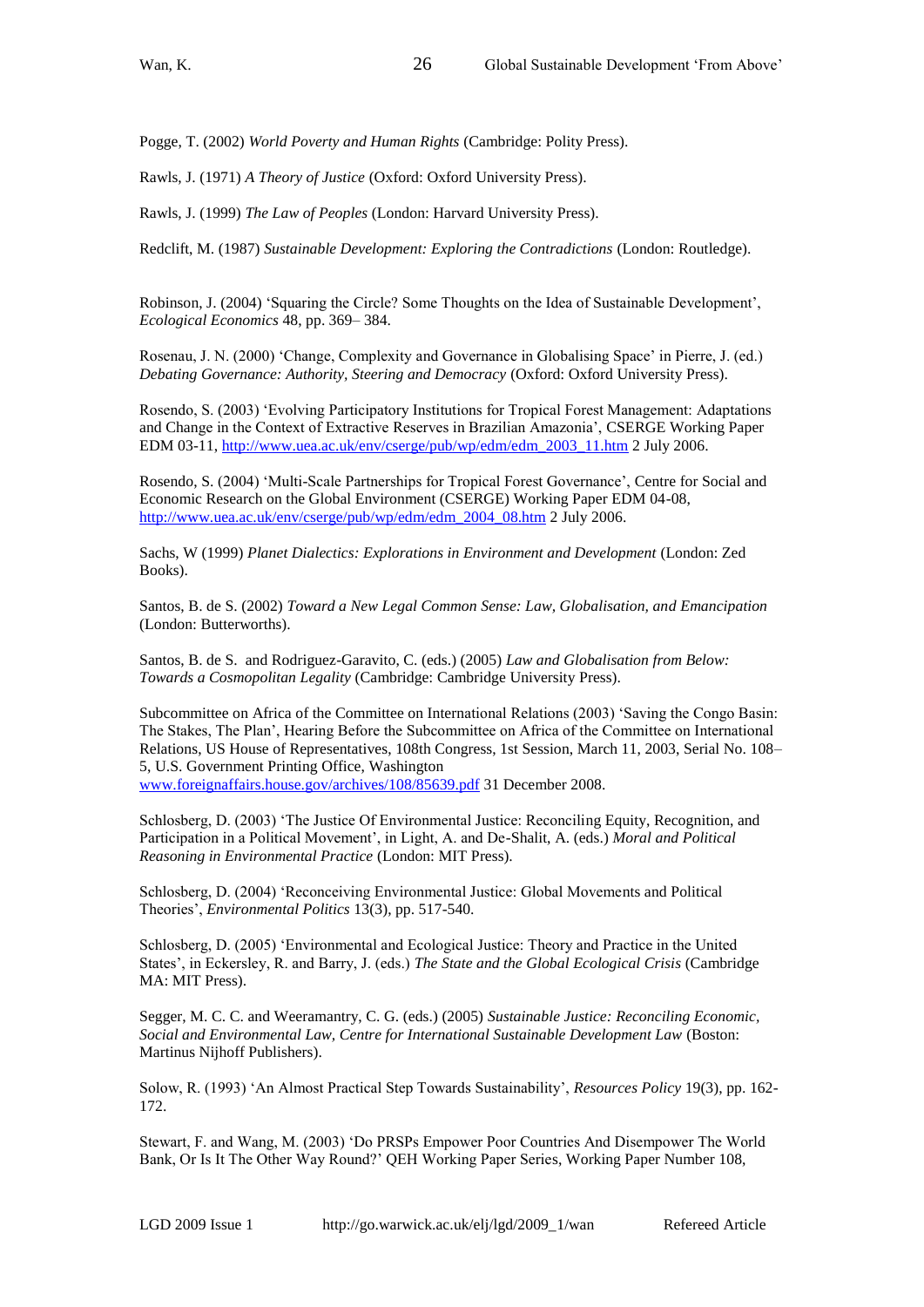University of Oxford [www.globalpolicy.org/socecon/bwi-wto/wbank/2003/10doprsps.pdf](http://www.globalpolicy.org/socecon/bwi-wto/wbank/2003/10doprsps.pdf) 7 January 2009.

27

‗Statement from NGOs Working for Sustainable Management of Forests and the Rights of Local Communities and Indigenous Peoples', <http://www.rainforestfoundationuk.org/files/COMIFAC%20LETTER%20ENGLISH.pdf> 8 July 2006.

UN Department of Economic and Social Affairs (2004) 'Partnerships for Sustainable Development', Commission on Sustainable Development, [http://www.un.org/esa/sustdev/documents/docs\\_csd12.htm](http://www.un.org/esa/sustdev/documents/docs_csd12.htm)  6 December 2008.

UN Department of Economic and Social Affairs (2005) 'Implementation of Proposals for Action Agreed by Intergovernmental Panel on Forests and by Intergovernmental Forum on Forests (IPF/IFF): Action for Sustainable Forest Management', [http://www.un.org/esa/forests/pdf/publications/proposals](http://www.un.org/esa/forests/pdf/publications/proposals-for-action.pdf)[for-action.pdf](http://www.un.org/esa/forests/pdf/publications/proposals-for-action.pdf) 16 August 2006.

UN General Assembly (1992) 'Rio Declaration on Environment and Development', <http://www.un.org/documents/ga/conf151/aconf15126-1annex1.htm> 28 July 2006.

UN General Assembly (1992) 'Non-Legally Binding Authoritative Statement of Principles for a Global Consensus on the Management, Conservation and Sustainable Development of All Types of Forests', <http://www.un.org/documents/ga/conf151/aconf15126-3annex3.htm> 28 July 2006.

US Department of State/Bureau of International Information Programs (2005) ‗Protecting the Environment: 30 Years of U.S. Progress', eJournal USA: Global Issues, 10(2), <http://usinfo.state.gov/journals/itgic/0605/ijge/ijge0605.htm#intro> 13 May 2006.

Visseren-Hamakers, I. J. and Glasbergen, P. (2006) ‗Partnerships in Forest Governance', [www.whyfsc.com/uploads/universiteit\\_utrecht.pdf](http://www.whyfsc.com/uploads/universiteit_utrecht.pdf) 9 January 2009.

Vogler, J. (2000) *The Global Commons: Environmental and Technological Governance* (New York: John Wiley & Sons).

Walzer, M. (1983) *Spheres of Justice: A Defence of Pluralism and Equality* (Oxford: Blackwell).

White, A. and Martin, A. (2002) 'Who Owns the World's Forests? Forest Tenure and Public Forests in Transition', Centre for International Environmental Law<http://politica.era-mx.org/docs/White2002.pdf> 21 May 2006.

World Bank (2006) 'Strengthening Forest Law Enforcement and Governance: Addressing a Systematic Constraint to Sustainable Development',<http://go.worldbank.org/P5NVQ7Y0M0>7 January 2009.

World Commission on Environment and Development (1987) *Our Common Future* (Oxford: Oxford University Press).

Working Group on Sustainable Development Funding of the Congo Basin Forests Partnership (2006) ‗Terms of Reference for Selecting a Group of Experts for the Implementation of the Activities of the Component ‗Compensations for the Sequestration of Forest Carbon and the Clean Development Mechanism of the Kyoto Protocol in Central Africa', [http://www.cbfp.org/docs\\_gb/pfbc/cdm.pdf](http://www.cbfp.org/docs_gb/pfbc/cdm.pdf) 13 August 2006.

Young, I. M. (1990) *Justice and the Politics of Difference* (Princeton, NJ: Princeton University Press).

Young O. R. (2002) 'Matching Institutions and Ecosystems: The Problem of Fit', <http://www2.bren.ucsb.edu/~idgec/publications/idgecpub.html> 14 August 2006.

Treaties and Declarations: